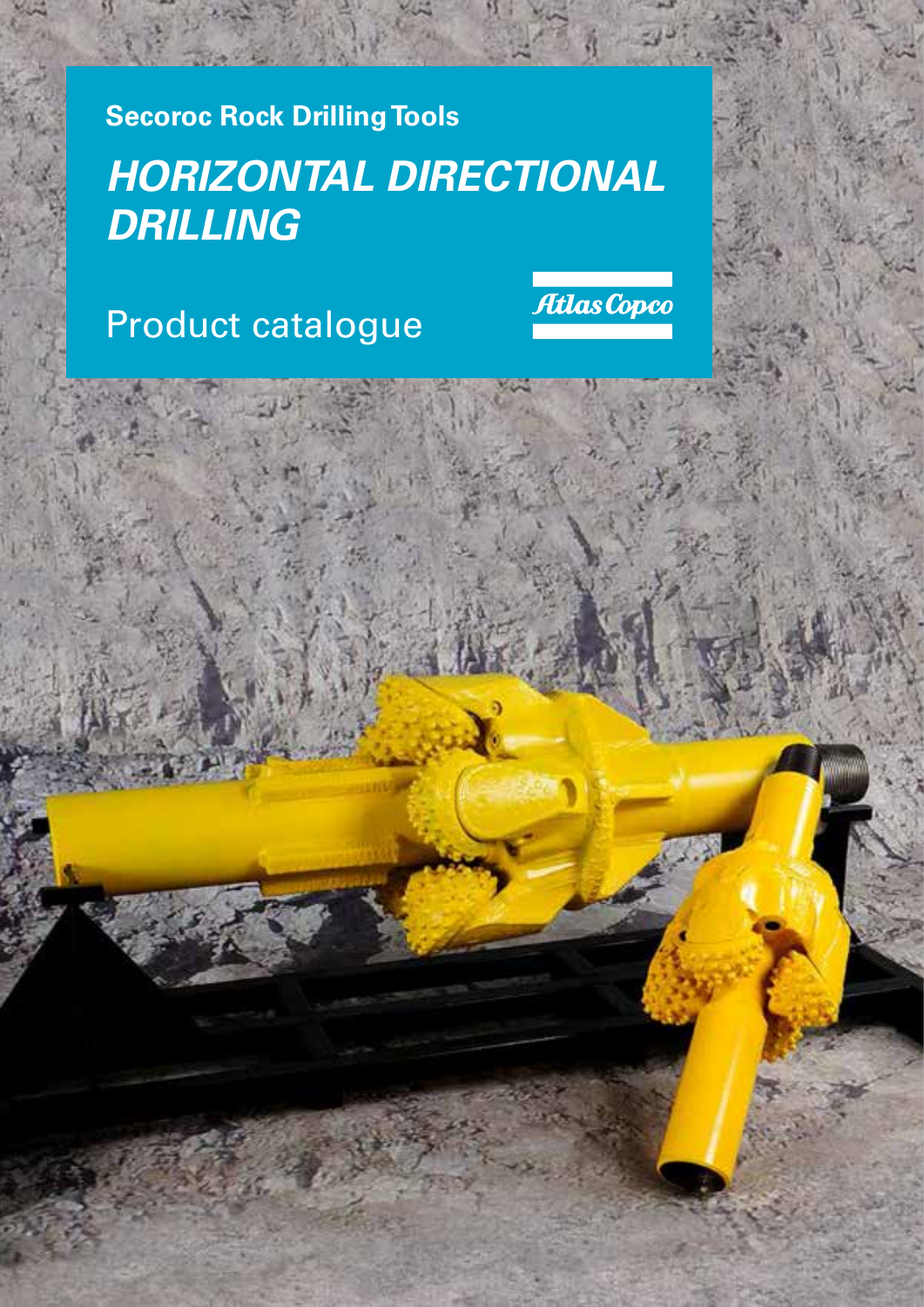# *CONTENTS*

| Introduction to HDD drilling 3           |
|------------------------------------------|
|                                          |
|                                          |
| HDD milled tooth pilot bits 6–7          |
| Small to medium diameter pilot bits 8-9  |
| Medium to large diameter pilot bits10-11 |
| Random bit third cutters 12              |
|                                          |
|                                          |
| Replaceable cutters  16-17               |
| Nozzle selection guide  18               |
| HDD pilot bit vx rock hardness chart 19  |
|                                          |
|                                          |
|                                          |

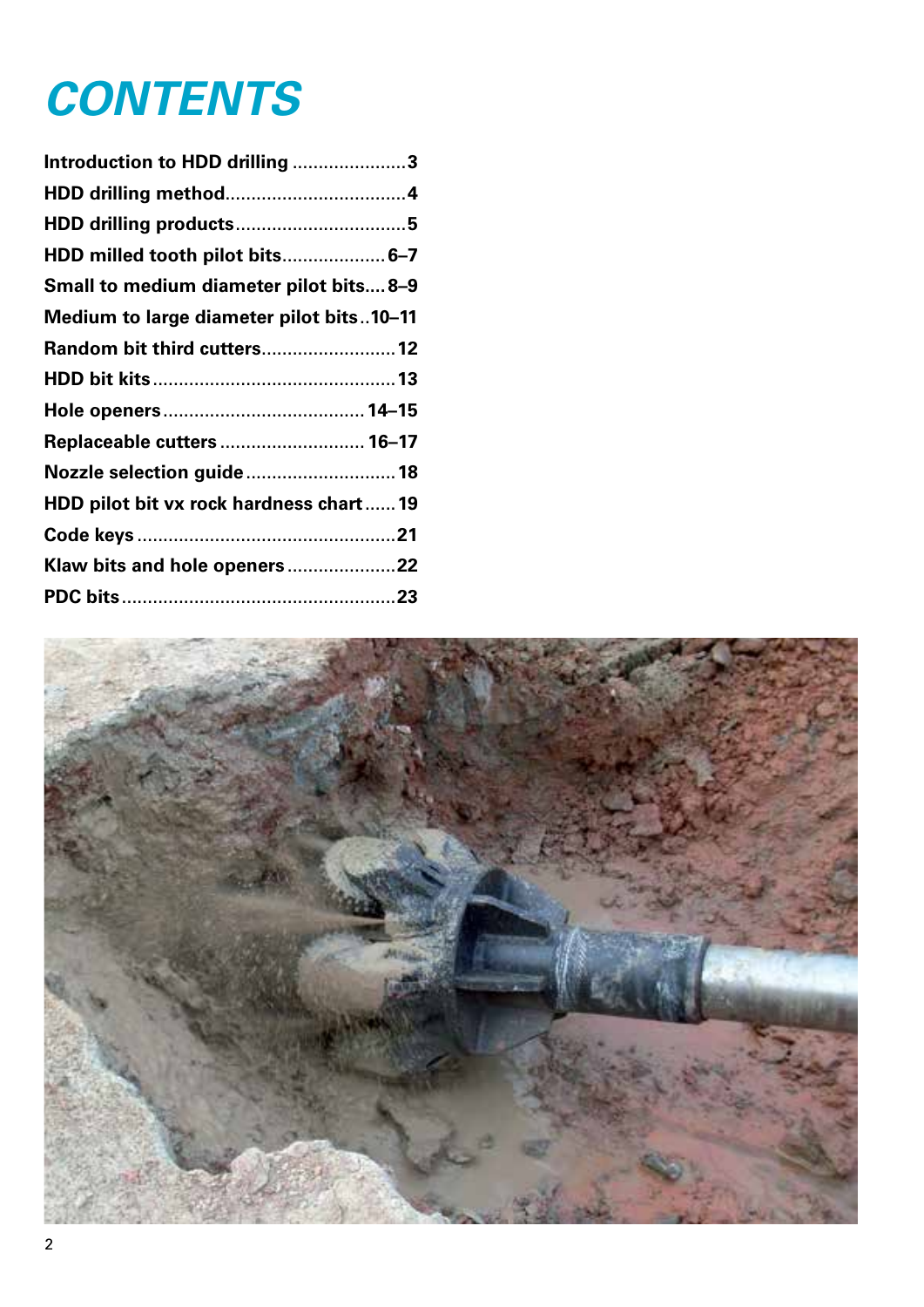

### *ATLAS COPCO SECOROC HORIZONTAL DIRECTIONAL DRILLING*

**Atlas Copco has been in the mining and construction market for many years and is committed to innovative, productive, market leading solutions.**

Atlas Copco Secoroc has over the years set the standard on many Horizontal Directional Drilling projects involving hard rock and difficult conditions. You can rely on our technical expertise – any time – anywhere.

Our products are the result of decades of drilling research and development and are manufactured in our world class manufacturing facility.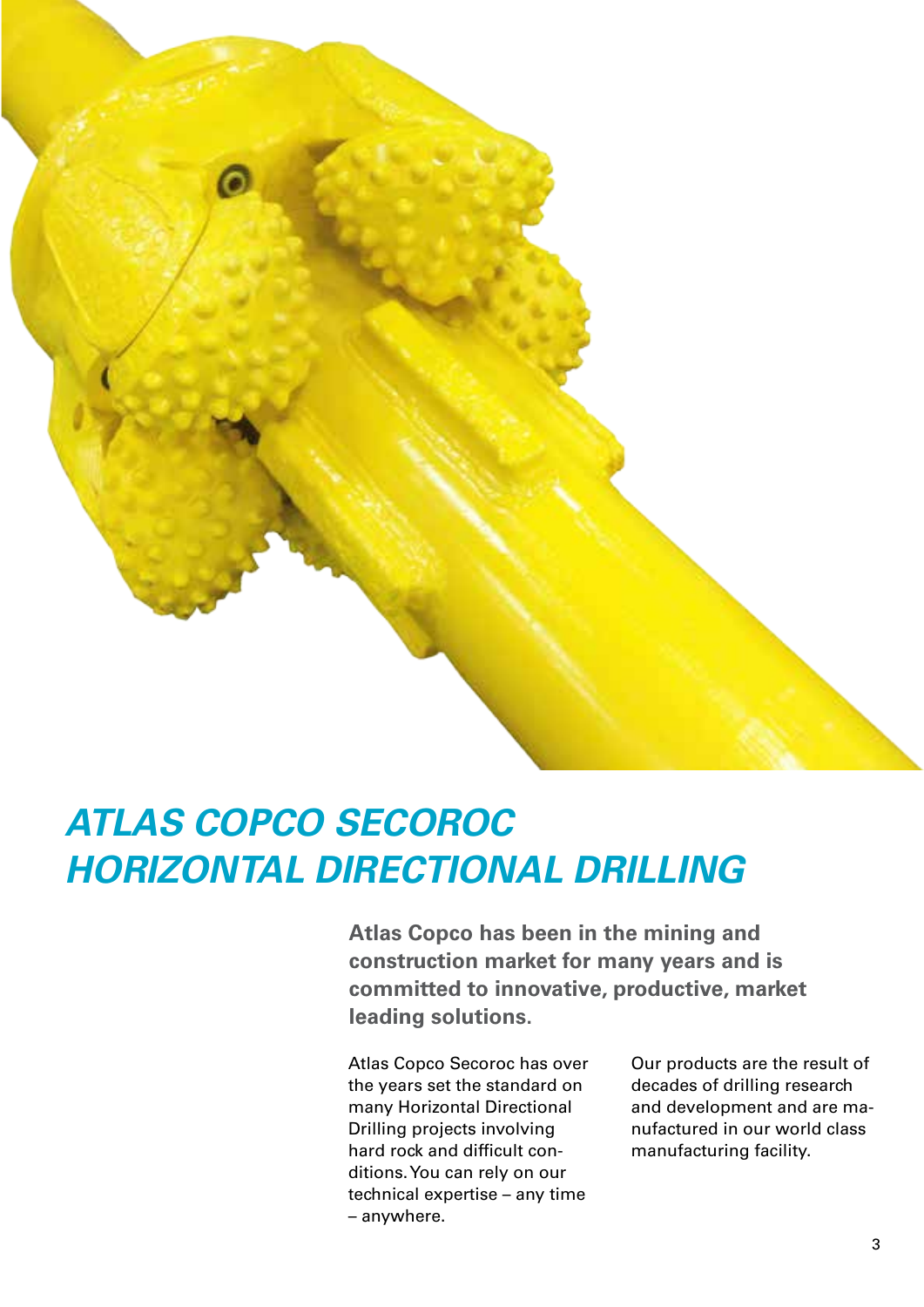## *THE HORIZONTAL DIRECTIONAL DRILLING METHOD*

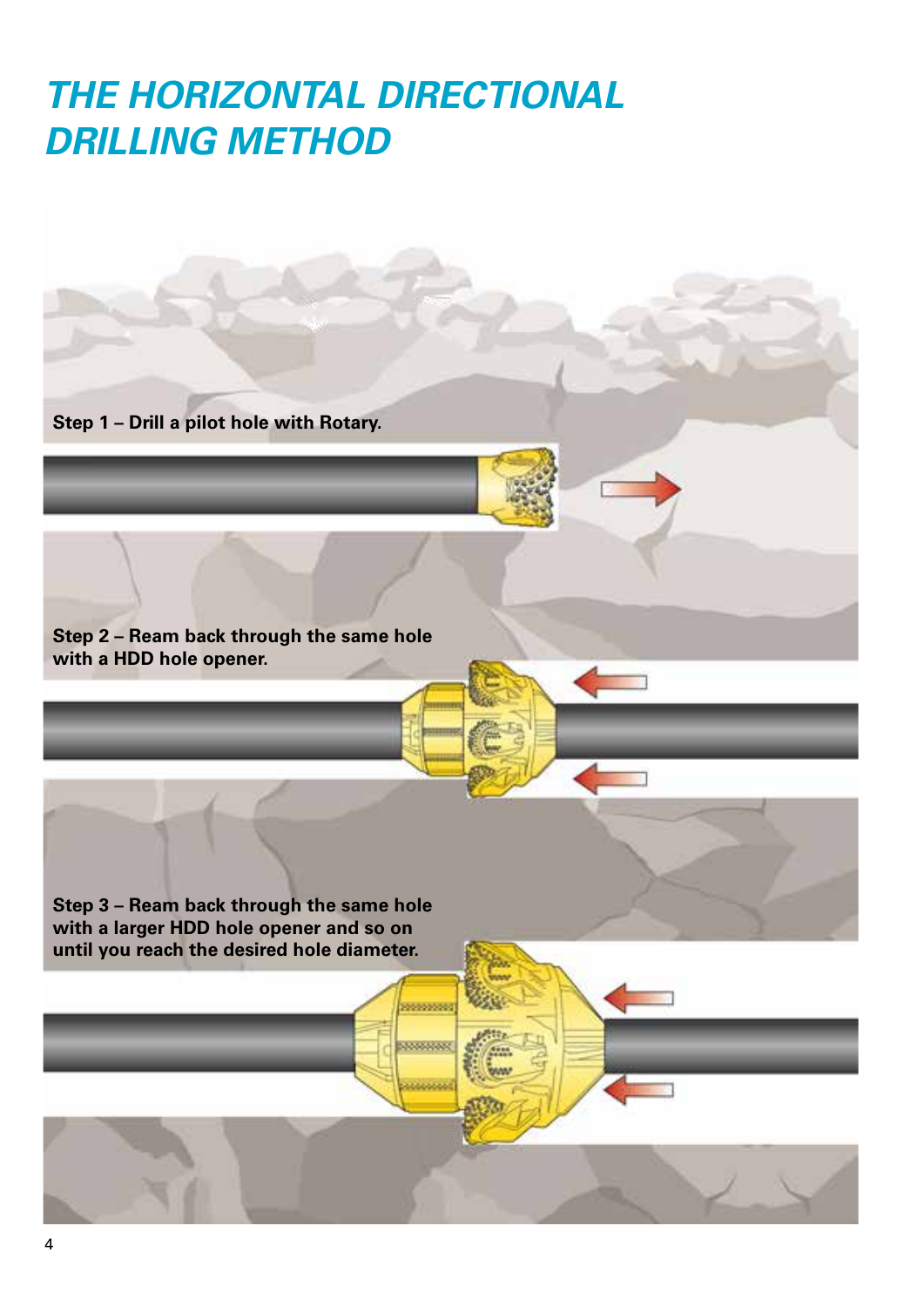

# *HORIZONTAL DIRECTIONAL DRILLING PRODUCTS*

**Atlas Copco Secoroc has a broad range of horizontal directional drilling (HDD) products that are specifically designed and matched for any type of drilling condition. The product's versatility match the drilling needs to optimize the customer's productivity.** 

– A pilot bits range from 3 7/8-inch milled tooth for soft formations to 17 1/2-inch TCI pilot bits for medium hard formations.

– HDD cutters and bit thirds have the industry's highest quality, consequently making them the industry's top performers.

– The hole openers are specially designed and manufactured to outperform any hole opener in any type of drilling condition.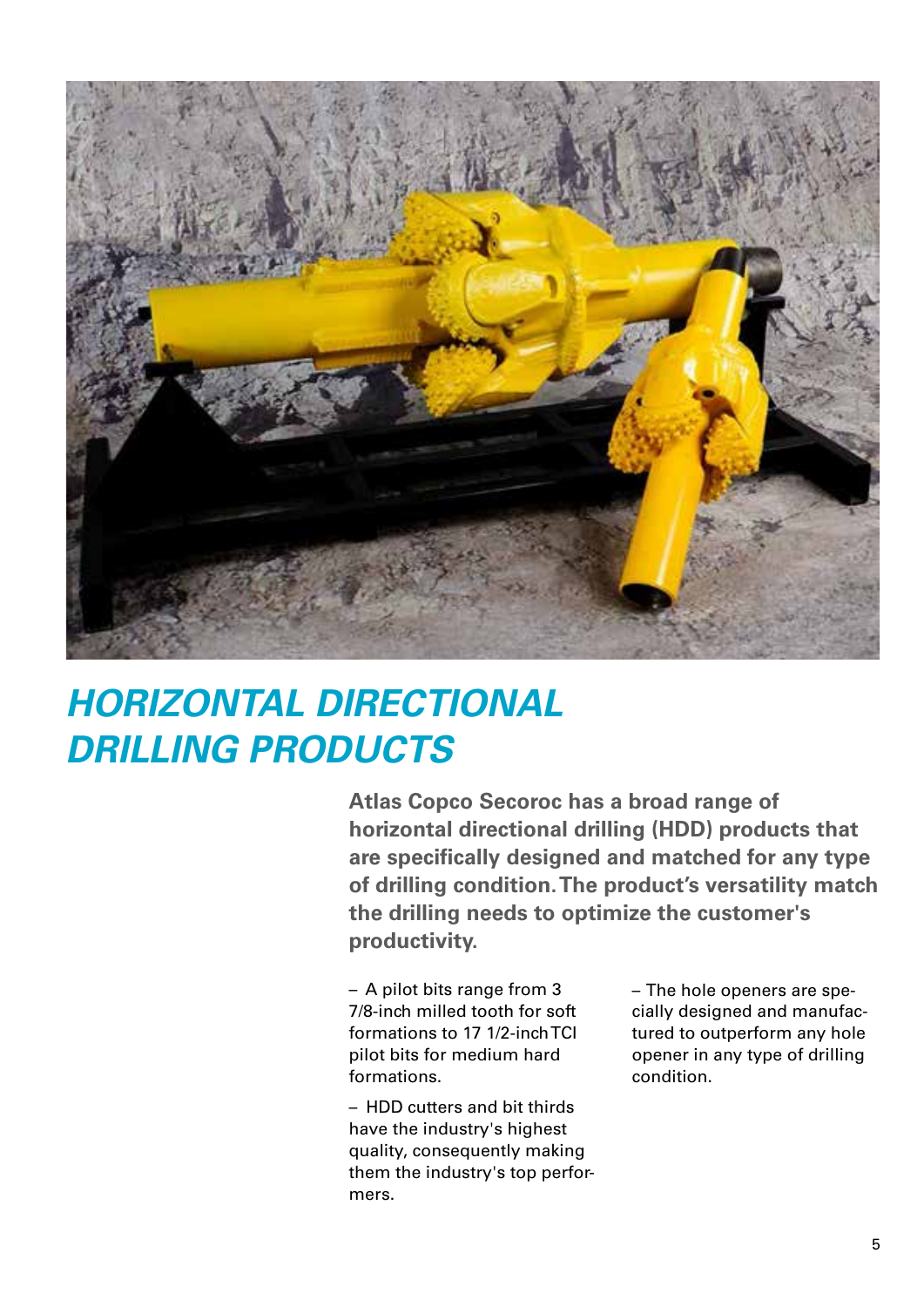# *HDD MILLED TOOTH PILOT BITS*



Atlas Copco has a large selection of milled tooth pilot bits for soft and unconsolidated ground formations. The pilot bits have an optimized shirttail protection, hard metal on the bevel, and inner rows of the cones to withstand the harsh drilling conditions that are typically encountered in the HDD application.

The milled tooth pilot bits are designed with a compensation system to allow for deep drilling without adding pressure to the internal sealing components.

The bearing system is a greased frictional bearing that allows drillers to apply higher loads at higher rotational speeds without damaging the internal components.

| <b>Features</b>            | <b>Benefits</b>                                       |
|----------------------------|-------------------------------------------------------|
| Full armor protection      | Wear protection for bit body and sealing components.  |
| Hard metal on teeth        | Longer lasting cutting structure for more drilling.   |
| <b>Compensation system</b> | Allows to drill deeper without damaging grease seals. |
| <b>Frictional bearing</b>  | Higher load bearing capacity.                         |
| Greased bearing            | Higher rotation speed bearing capacity.               |
| Competitive pricing        | High productivity at low cost.                        |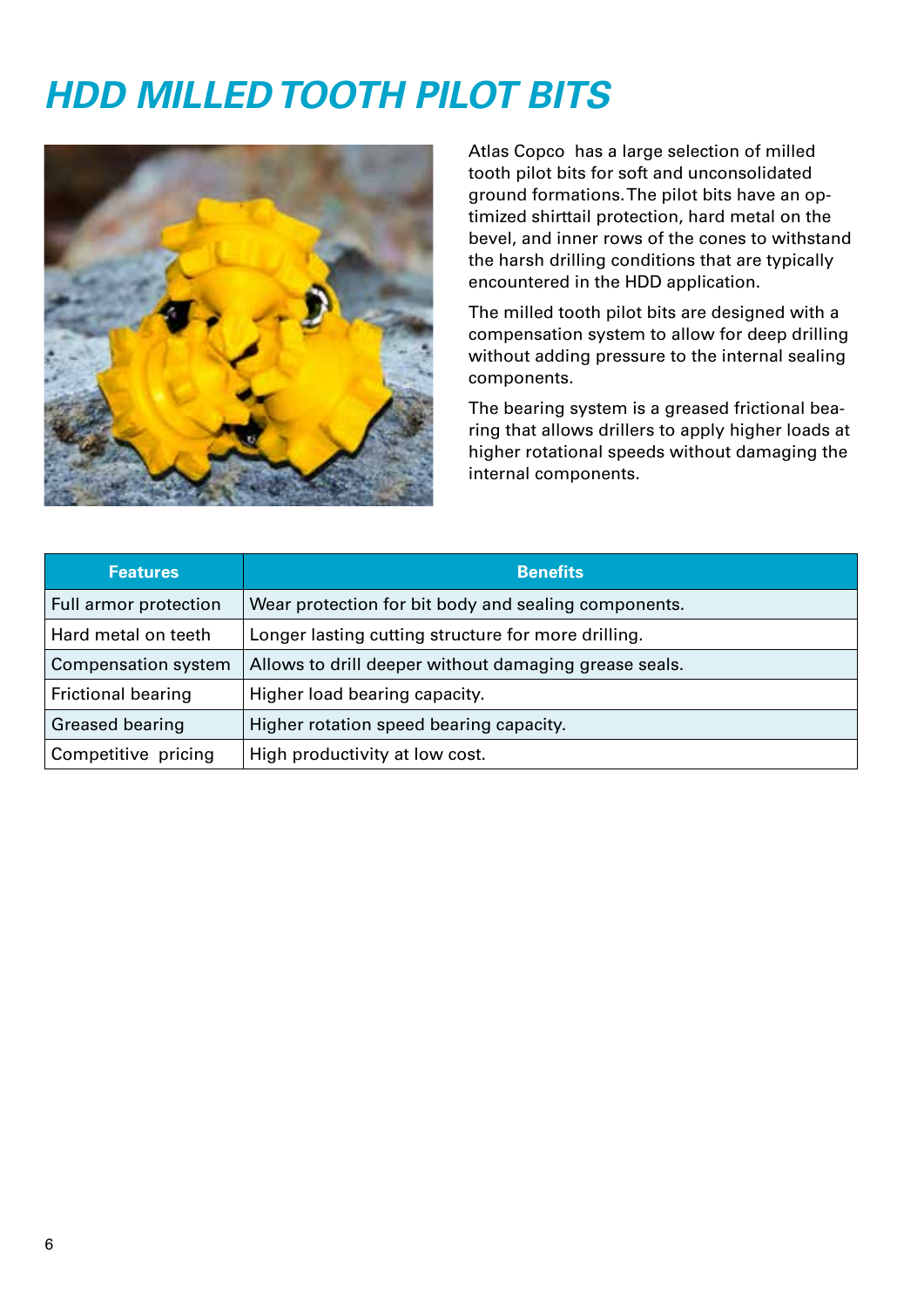#### **3 7/8"– 6 3/4" HDD MILLED TOOTH PILOT BITS**

| <b>Bit</b><br><b>Diameter</b> |     | <b>Product Code</b>   | <b>IADC</b> | <b>Product</b> | <b>Special</b>                                      | <b>Nozzle</b>   |      | <b>Weight Estimate</b> | <b>Pin</b>        | <b>Operating</b><br><b>Suggestions WOB</b> |            |
|-------------------------------|-----|-----------------------|-------------|----------------|-----------------------------------------------------|-----------------|------|------------------------|-------------------|--------------------------------------------|------------|
| Inch                          | mm  |                       |             |                | <b>Features</b>                                     | <b>Type</b>     | lbs  | <u>kg</u>              | <b>Connection</b> | <b>lbs</b>                                 | <b>RPM</b> |
| 37/8                          | 98  | 110-0098-21-FD-1A-06  | $2 - 1 - 6$ | F21J           | Conventional<br>Gage Tooth,<br>Armor                | Threaded        | 9.2  | 4,2                    | 2 3/8 API         | 5,800-13,600                               | 60-140     |
| $37/8$ 98                     |     | 110-0098-11-FD-1A-06  | $1 - 1 - 6$ | F11J           | Conventional<br>Gage Tooth,<br>Armor                | Threaded        | 9.2  | 4,2                    | 2 3/8 API         | 5,800-11,400                               | 60-140     |
| $\overline{4}$                | 102 | 110-0102-11-FD-1A-06  | $1 - 1 - 6$ | F11J           | Conventional<br>Gage Tooth,<br>Armor                | Threaded        | 9.5  | 4,3                    | 2 3/8 API         | 5,800-11,400                               | 60-140     |
| 41/2                          | 114 | 110-0114-11-FD-1AG-07 | $1 - 1 - 7$ | F11J           | Conventional<br>Gage Tooth,<br>Armor, Gage<br>Bevel | Threaded        | 12.1 | 5,5                    | 2 3/8 API         | 4,750-15,800                               | 60-140     |
| 45/8                          | 117 | 112-0117-11-FD-1AG-07 | $1 - 1 - 7$ | F11J           | Conventional<br>Gage Tooth,<br>Armor, Gage<br>Bevel | Threaded        | 13.2 | 6                      | 2 7/8 API         | 4,750-16,200                               | 60-140     |
| 43/4                          | 121 | 112-0121-11-FD-1AG-07 | $1 - 1 - 7$ | F11J           | Conventional<br>Gage Tooth,<br>Armor, Gage<br>Bevel | Threaded        | 8.8  | 4                      | 2 7/8 API         | 4,750-19,000                               | 70-140     |
| 43/4                          | 121 | 112-0121-21-FD-1A-06  | $2 - 1 - 6$ | F21J           | Conventional<br>Gage Tooth,<br>Armor                | <b>Threaded</b> | 9.9  | 4,5                    | 2 7/8 API         | 7,125-21,375                               | 70-120     |
| 43/4                          | 121 | 112-0121-21-FD-1AG-07 | $2 - 1 - 7$ | F21J           | Conventional<br>Gage Tooth,<br>Armor, Gage<br>Bevel | Threaded        | 9.9  | 4,5                    | 2 7/8 API         | 7,125-21,375                               | 70-120     |
| 51/2                          | 140 | 112-0140-11-FD-1AG-07 | $1 - 1 - 7$ | F11J           | Conventional<br>GageTooth,<br>Armor, Gage<br>Bevel  | Threaded        | 22.4 | 10,2                   | 2 7/8 API         | 7,125-21,375                               | 70-120     |
| 51/2                          | 140 | 112-0140-21-FD-1AG-07 | $2 - 1 - 7$ | F21J           | Conventional<br>GageTooth,<br>Armor, Gage<br>Bevel  | Threaded        | 22.4 | 10,2                   | 2 7/8 API         | 7,125-21,375                               | 70-120     |
| 6                             | 152 | 114-0152-11-FD-1AG-07 | $1 - 1 - 7$ | F11J           | Conventional<br>Gage Tooth,<br>Armor, Gage<br>Bevel | Threaded        | 27.5 | 12,5                   | 3 1/2 API         | 6,000-24,000                               | 70-140     |
| 61/8                          | 156 | 114-0156-11-FD-1AG-07 | $1 - 1 - 7$ | F11J           | Conventional<br>Gage Tooth,<br>Armor, Gage<br>Bevel | Threaded        | 28.6 | 13                     | 3 1/2 API         | 6,125-24,500                               | 70-140     |
| 61/4                          | 159 | 114-0159-11-FD-1AG-07 | $1 - 1 - 7$ | F11J           | Conventional<br>Gage Tooth,<br>Armor, Gage<br>Bevel | Threaded        | 25.3 | 11,5                   | 3 1/2 API         | 6,250-25,000                               | 70-140     |
| 61/2                          | 165 | 114-0165-11-FD-1AG-07 | $1 - 1 - 7$ | F11J           | Conventional<br>Gage Tooth,<br>Armor, Gage<br>Bevel | Threaded        | 31.2 | 14,2                   | 3 1/2 API         | 6,500-26,000                               | 70-140     |
| 63/4                          | 171 | 114-0171-11-FD-1AG-07 | $1 - 1 - 7$ | F11J           | Conventional<br>Gage Tooth,<br>Armor, Gage<br>Bevel | Threaded        | 34.1 | 15,5                   | 3 1/2 API         | 6,750-27,000                               | 70-140     |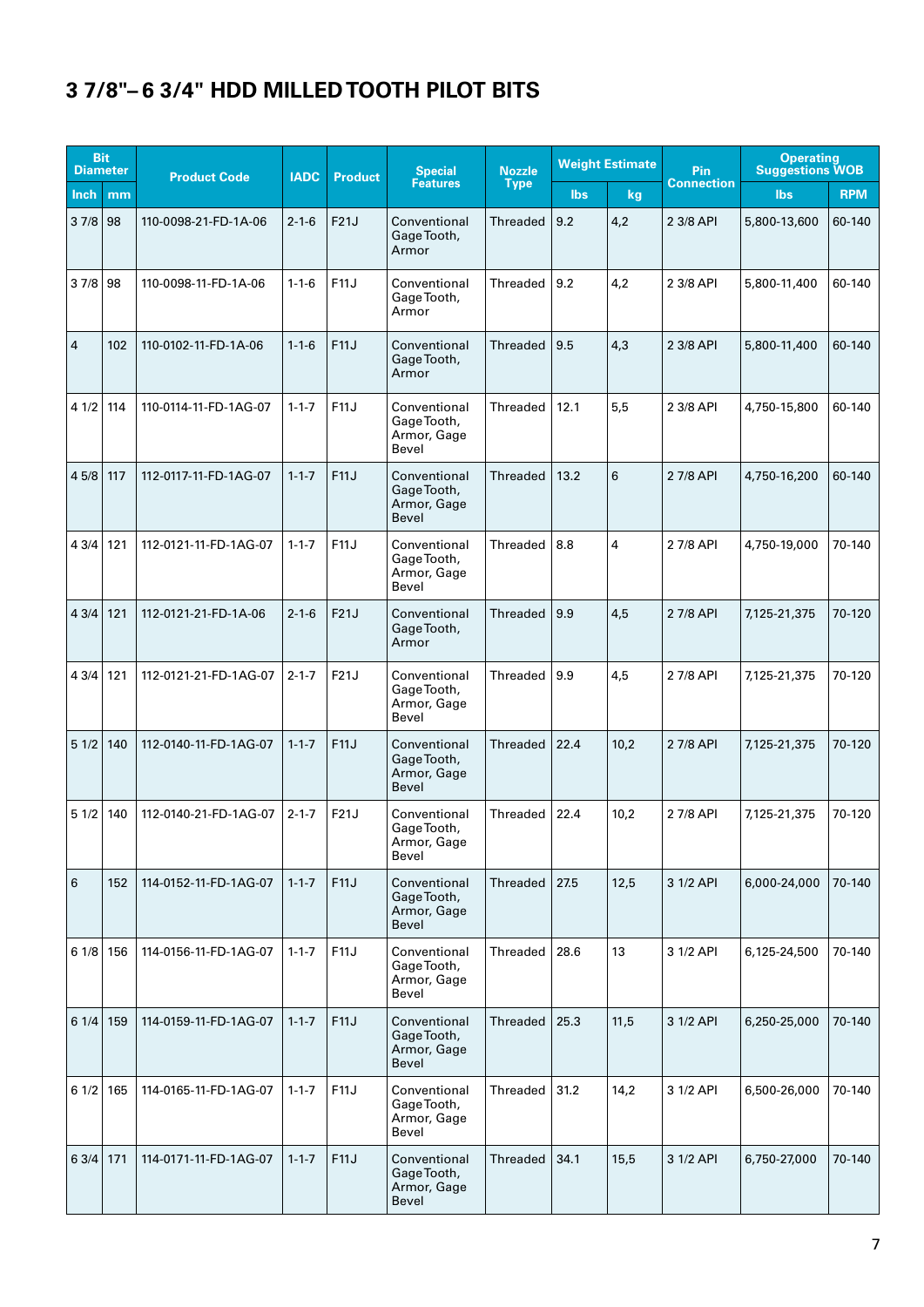# *SMALL TO MEDIUM DIAMETER PILOT BITS*



Atlas Copco also has a complete line of TCI pilot bits specially designed for medium hard formations, which is the most widely used for utility applications drillings with tricones. These products are strategically designed and manufactured for the utility application, making them competitive without having to break your pocket.

| <b>Feature</b>                           | <b>Benefit</b>                                          |
|------------------------------------------|---------------------------------------------------------|
| Full armor protection                    | Wear protection for sealing components.                 |
| Large selection of cutting<br>structures | Optimum matching for every ground condition.            |
| Compensation system                      | Allows to drill deeper without damaging grease seals.   |
| <b>Frictional bearing</b>                | Higher load bearing capacity.                           |
| Greased bearing                          | Higher rotation speed bearing capacity.                 |
| Competitive pricing                      | High productivity at low cost.                          |
| <b>Fluid nozzles</b>                     | Capacity of handling application with high fluid flows. |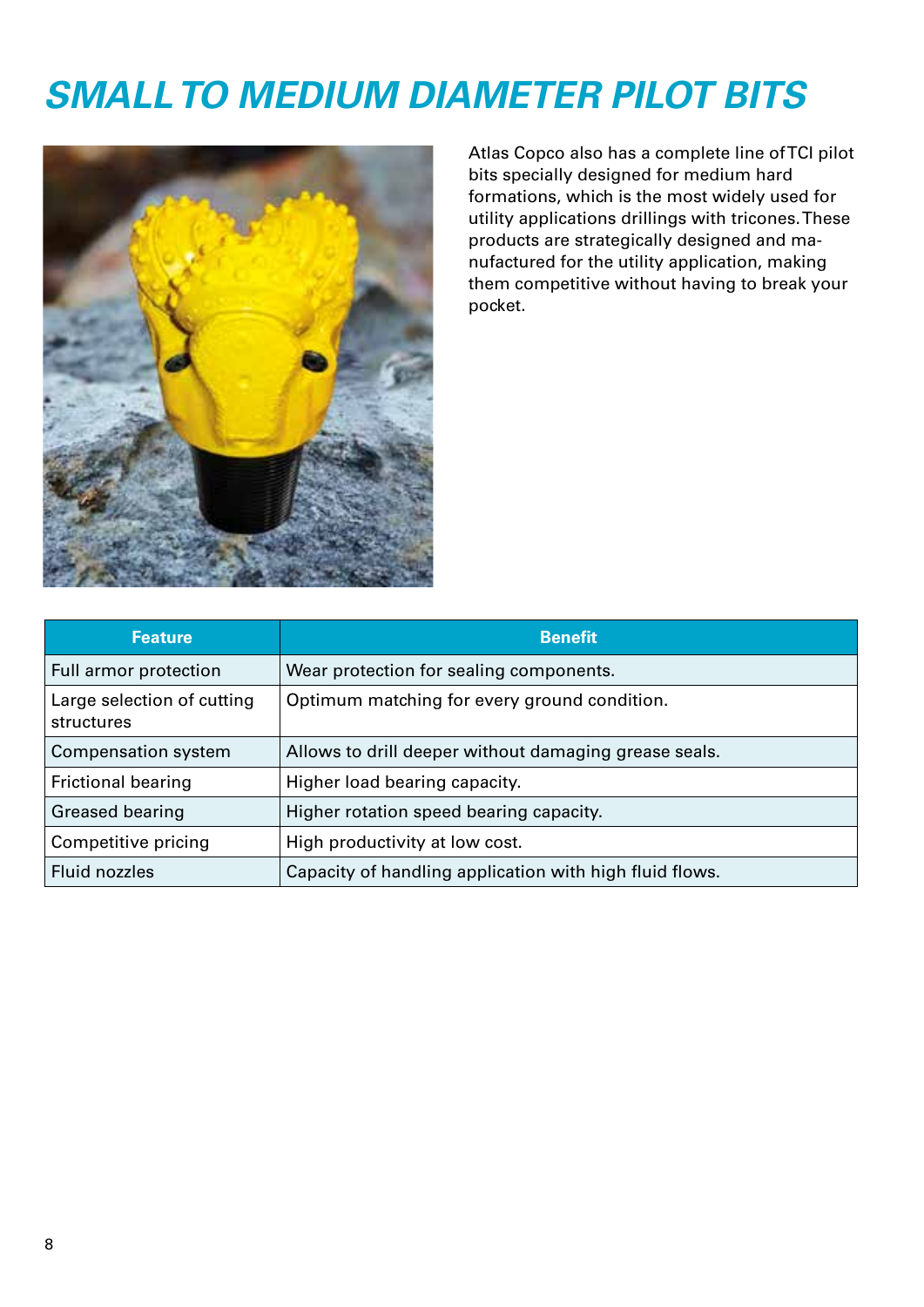#### **3 7/8"–6 3/4" HDD TCI PILOT BITS**

| <b>Bit</b><br><b>Diameter</b> |     | <b>Product Code</b>  | <b>IADC</b> | <b>Product</b> | <b>Special</b>                   | <b>Nozzle</b> | <b>Weight Estimate</b> |      | Pin               | <b>Operating</b><br><b>Suggestions WOB</b> |            |
|-------------------------------|-----|----------------------|-------------|----------------|----------------------------------|---------------|------------------------|------|-------------------|--------------------------------------------|------------|
| <b>Inch</b>                   | mm  |                      |             |                | <b>Features</b>                  | <b>Type</b>   | <b>lbs</b>             | kg   | <b>Connection</b> | <b>lbs</b>                                 | <b>RPM</b> |
| 37/8                          | 98  | 110-3098-52-FD-FA-07 | $5 - 2 - 7$ | F52J           | Chisel<br>Inserts, HDD<br>Armor  | Threaded      | 9.5                    | 4,3  | 2 3/8 API         | 5,800-13,600                               | 60-140     |
| 41/4                          | 108 | 110-3108-53-FD-FA-07 | $5 - 3 - 7$ | F53J           | Chisel<br>Inserts, HDD<br>Armor  | Threaded      | 10.6                   | 4,8  | 2 3/8 API         | 6,000-25,000                               | 50-90      |
| 43/4                          | 121 | 112-3121-52-FD-FA-07 | $5 - 2 - 7$ | <b>F52J</b>    | Chisel<br>Inserts, HDD<br>Armor  | Threaded      | 14.3                   | 6,5  | 2 7/8 API         | 14,250-26,125                              | 60-90      |
| 4 7/8                         | 124 | 112-3124-52-FD-FA-07 | $5 - 2 - 7$ | F52J           | Chisel<br>Inserts, HDD<br>Armor  | Threaded      | 19.8                   | 9    | 2 7/8 API         | 14,625-26,800                              | 60-90      |
| 51/8                          | 130 | 112-3130-52-FD-FA-07 | $5 - 2 - 7$ | F52J           | Chisel<br>Inserts, HDD<br>Armor  | Threaded      | 20.9                   | 9,5  | 2 7/8 API         | 15,375-28,200                              | 60-90      |
| 51/4                          | 133 | 112-3133-52-FD-FA-07 | $5 - 2 - 7$ | F52J           | Chisel<br>Inserts, HDD<br>Armor  | Threaded      | 23.1                   | 10,5 | 2 7/8 API         | 15,750 - 28,875                            | 60-90      |
| 51/2                          | 140 | 112-3140-52-FD-FA-07 | $5 - 2 - 7$ | F52J           | Chisel<br>Inserts, HDD<br>Armor  | Threaded      | 22.4                   | 10,2 | 2 7/8 API         | 16,500 - 30,250                            | 60-90      |
| 57/8                          | 149 | 112-3149-52-FD-FA-07 | $5 - 1 - 7$ | F52J           | Chisel<br>Inserts, HDD<br>Armor  | Threaded      | 27.5                   | 12,5 | 3 1/2 API         | 17,625-32,300                              | 60-90      |
| 6                             | 152 | 112-3152-52-FD-FA-07 | $5 - 2 - 7$ | F52J           | Chisel<br>Inserts, HDD<br>Armor  | Threaded      | 27.9                   | 12,7 | 2 7/8 API         | 18,000-33,000                              | 60-90      |
| 6                             | 152 | 114-3152-52-FD-FA-07 | $5 - 2 - 7$ | F52J           | Chisel<br>Inserts, HDD<br>Armor  | Threaded      | 29                     | 13,2 | 3 1/2 API         | 18,000-33,000                              | 60-90      |
| 61/8                          | 156 | 114-3156-52-FD-FA-07 | $5 - 2 - 7$ | F52J           | Chisel<br>Inserts, HDD<br>Armor  | Threaded      | 30.6                   | 13,9 | 3 1/2 API         | 18,375-36,750                              | 50-90      |
| $61/4$   159                  |     | 114-3159-51-FD-CA-07 | $5 - 1 - 7$ | F51J           | Conical<br>Inserts, HDD<br>Armor | Threaded      | 31.5                   | 14,3 | 3 1/2 API         | 15,625-34,375                              | 70-100     |
| 61/4                          | 159 | 114-3159-53-FD-CA-07 | $5 - 3 - 7$ | F53J           | Chisel<br>Inserts, HDD<br>Armor  | Threaded      | 31.5                   | 14,3 | 3 1/2 API         | 18,750-37,500                              | 50-90      |
| 61/2                          | 165 | 114-3165-52-FD-FA-07 | $5 - 2 - 7$ | F52J           | Chisel<br>Inserts, HDD<br>Armor  | Threaded      | 32                     | 14,7 | 3 1/2 API         | 19,500-35,750                              | 60-90      |
| 61/2                          | 165 | 114-3165-53-FD-FA-07 | $5 - 3 - 7$ | F53J           | Chisel<br>Inserts, HDD<br>Armor  | Threaded      | 32.3                   | 14,7 | 3 1/2 API         | 19,500-35,750                              | 60-90      |
| 6 3/4 171                     |     | 114-3171-52-FD-FA-07 | $5 - 2 - 7$ | F52J           | Chisel<br>Inserts, HDD<br>Armor  | Threaded      | 32.8                   | 14,9 | 3 1/2 API         | 20.250-37,125                              | 60-90      |

\*\*Nozzles sold separately - Requires three nozzles per bit - see Size chart for available Jet sizes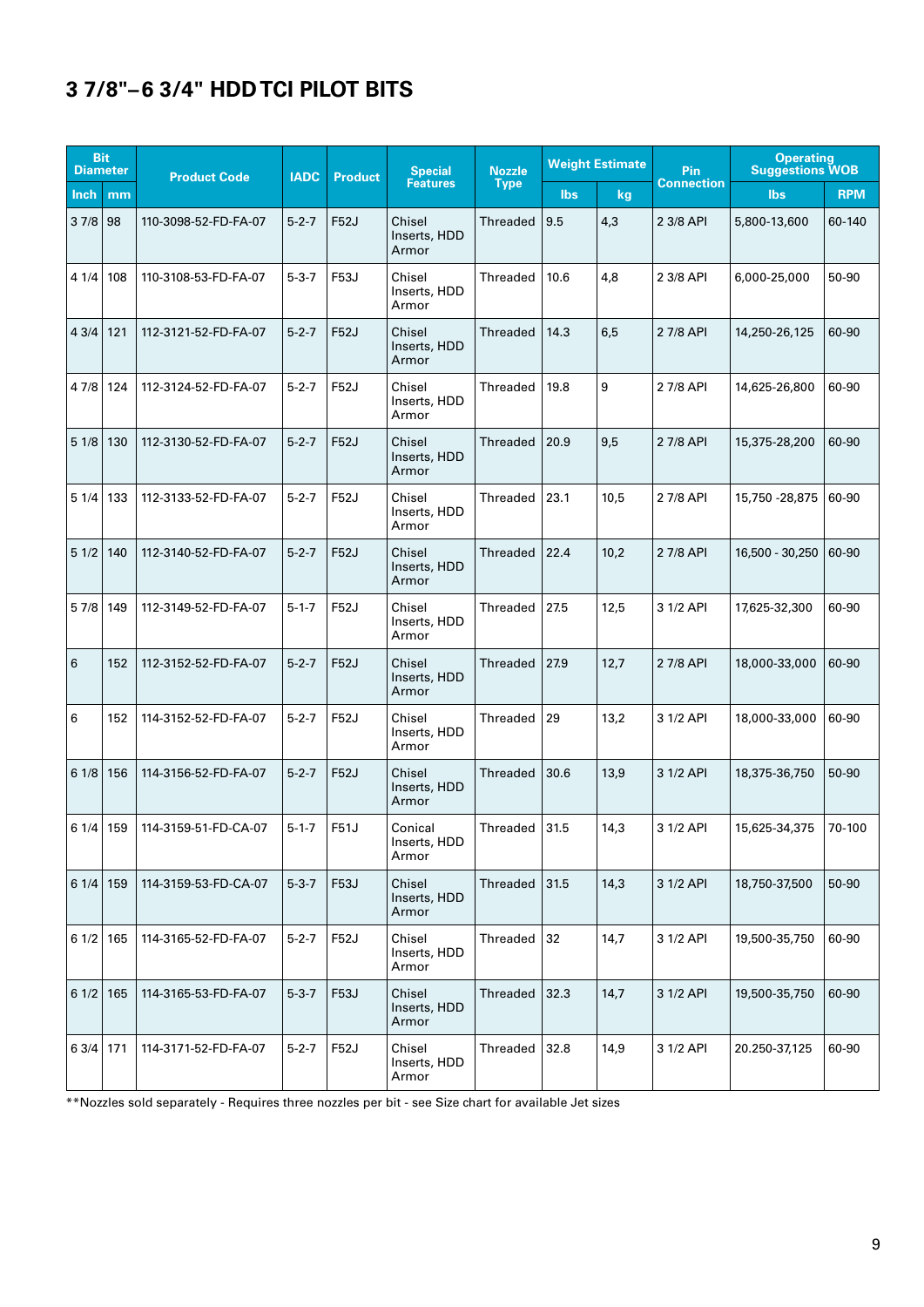## *MEDIUM TO LARGE DIAMETER PILOT BITS*



At Atlas Copco Secoroc engineers have combined the hard rock cutting structures, strongest shirttail wear protection and the leading edge bearing and seal package technology to create a pilot bit specifically designed for the HDD market. The result is the direct shot (DS) product line which drills faster and longer at lower total drilling cost per operation.

| <b>Feature</b>                               | <b>Benefit</b>                                                           |
|----------------------------------------------|--------------------------------------------------------------------------|
| Industry proven sealed bearing               | Higher quality resulting in better performance.                          |
| Silver plated bearing surfaces               | Longer lasting bearings at higher RPMs.                                  |
| Proprietary carbide shapes and<br>grades     | Prolonged cutting structure and integrity.                               |
| Proprietary high load and pressure<br>grease | Higher bearing capability in tough drilling conditions.                  |
| Full armor protection package                | Optimum bit body protection for harsh horizontal drilling<br>conditions. |
| Jet nozzle design                            | Capacity of handling application with high fluid flows.                  |
| Pressure compensated system                  | Allows to drill deeper without damaging grease seals.                    |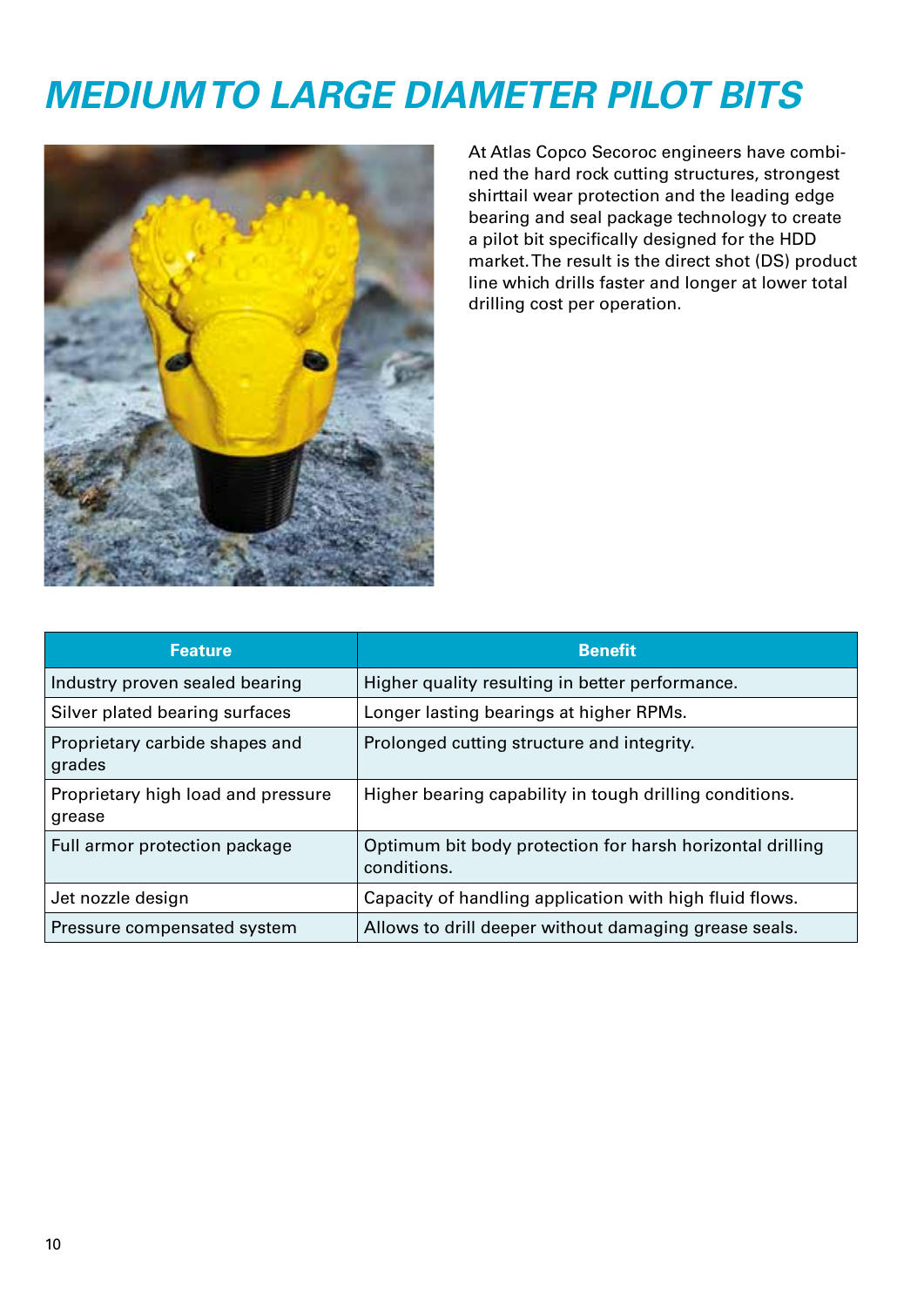#### **6"–17 1/2" DIRECT SHOT PILOT BITS**

| <b>Bit</b><br><b>Diameter</b> |     | <b>Product Code</b>  | <b>IADC</b> | <b>Product</b> | <b>Special</b>                   | <b>Nozzle</b> |            | <b>Weight Estimate</b> | Pin               | <b>Operating</b><br><b>Suggestions WOB</b> |            |
|-------------------------------|-----|----------------------|-------------|----------------|----------------------------------|---------------|------------|------------------------|-------------------|--------------------------------------------|------------|
| Inch                          | mm  |                      |             |                | <b>Features</b>                  | <b>Type</b>   | <b>lbs</b> | kg                     | <b>Connection</b> | lbs                                        | <b>RPM</b> |
| 6                             | 152 | 114-3152-53-DD-FA-07 | $5 - 3 - 7$ | DS53F          | Chisel<br>Inserts, HDD<br>Armor  | $SF**$        | 39         | 17,7                   | 3 1/2 API         | 12.500-30,000                              | 50-120     |
| 6                             | 152 | 114-3152-61-DD-FA-07 | $6 - 1 - 7$ | DS61F          | Chisel<br>Inserts, HDD<br>Armor  | $SF**$        | 39         | 17,7                   | 3 1/2 API         | 17.500-40,000                              | 50-120     |
| 61/4                          | 159 | 114-3159-61-DD-FA-07 | $6 - 1 - 7$ | DS61F          | Chisel<br>Inserts, HDD<br>Armor  | $SF**$        | 41         | 18,6                   | 3 1/2 API         | 17.500-40,000                              | 50-120     |
| 61/4                          | 159 | 114-3159-63-DD-CA-07 | $6 - 3 - 7$ | DS63C          | Conical<br>Inserts, HDD<br>Armor | $SF**$        | 41         | 18,6                   | 3 1/2 API         | 17.500-40,000                              | 50-120     |
| 61/2                          | 165 | 114-3165-53-DD-FA-07 | $5 - 3 - 7$ | DS53F          | Chisel<br>Inserts, HDD<br>Armor  | $SF**$        | 47         | 21,4                   | 3 1/2 API         | 17,500-37,500                              | 50-120     |
| 61/2                          | 165 | 114-3165-61-DD-FA-07 | $6 - 1 - 7$ | DS61F          | Chisel<br>Inserts, HDD<br>Armor  | $SF**$        | 47         | 21,4                   | 3 1/2 API         | 20.000-45,000                              | 50-120     |
| 63/4                          | 171 | 114-3171-53-DD-FA-07 | $5 - 3 - 7$ | DS53F          | Chisel<br>Inserts, HDD<br>Armor  | $SF**$        | 49         | 22,3                   | 3 1/2 API         | 17.500-42,500                              | 50-150     |
| 63/4                          | 171 | 114-3171-63-DD-CA-07 | $6 - 3 - 7$ | DS63C          | Conical<br>Inserts, HDD<br>Armor | $SF**$        | 49         | 22,3                   | 3 1/2 API         | 20.000-45.000                              | 50-120     |
| 83/4                          | 222 | 117-3222-53-DD-FA-07 | $5 - 3 - 7$ | DS53F          | Chisel<br>Inserts, HDD<br>Armor  | $SK**$        | 90         | 40,9                   | 4 1/2 API         | 25.000-60,000                              | 50-150     |
| 8 3/4                         | 222 | 117-3222-61-DD-FA-07 | $6 - 1 - 7$ | DS61F          | Chisel<br>Inserts, HDD<br>Armor  | $SK**$        | 90         | 40,9                   | 4 1/2 API         | 25.000-60,000                              | 50-150     |
| 97/8                          | 251 | 118-3251-53-DD-FA-07 | $5 - 3 - 7$ | DS53F          | Chisel<br>Inserts, HDD<br>Armor  | SK**          | 140        | 63,6                   | 6 5/8 API         | 25.000-60,000                              | 50-150     |
| 97/8                          | 251 | 118-3251-63-DD-FC-07 | $6 - 3 - 7$ | DS63C          | Chisel<br>Inserts, HDD<br>Armor  | $SK**$        | 140        | 63,6                   | 6 5/8 API         | 25.000-60.000                              | 50-150     |
| 12 1/4                        | 311 | 118-3311-53-DD-FA-07 | $5 - 3 - 7$ | DS53F          | Chisel<br>Inserts, HDD<br>Armor  | SK**          | 224        | 101,8                  | 6 5/8 API         | 27.500-67,500                              | 50-150     |
| 12 1/4                        | 311 | 118-3311-63-DD-CA-07 | $6 - 3 - 7$ | DS63C          | Conical<br>Inserts, HDD<br>Armor | SK**          | 224        | 102                    | 6 5/8 API         | 30.000-75,000                              | 50-150     |
| 15                            | 381 | 132-3381-53-DD-CA-05 | $5 - 3 - 5$ | DS53C          | Conical<br>Inserts, HDD<br>Armor | $SK**$        | 320        | 145                    | 7 5/8 API         | 45,000-97,500                              | 50-90      |
| 16                            | 406 | 132-3406-53-DD-CA-05 | $5 - 3 - 5$ | DS53C          | Conical<br>Inserts, HDD<br>Armor | SK**          | 381        | 173                    | 7 5/8 API         | 48,000-1,04,500                            | 50-80      |
| 171/2                         | 445 | 132-3445-53-RB-C-05  | $5 - 3 - 5$ | DS53C          | Conical<br>Inserts, HDD<br>Armor | $SL**$        | 592        | 269                    | 7 5/8 API         | 52,000-1,13,750                            | 60-150     |

\*\*Nozzles sold separately - Requires three nozzles per bit - see Size chart for available Jet sizes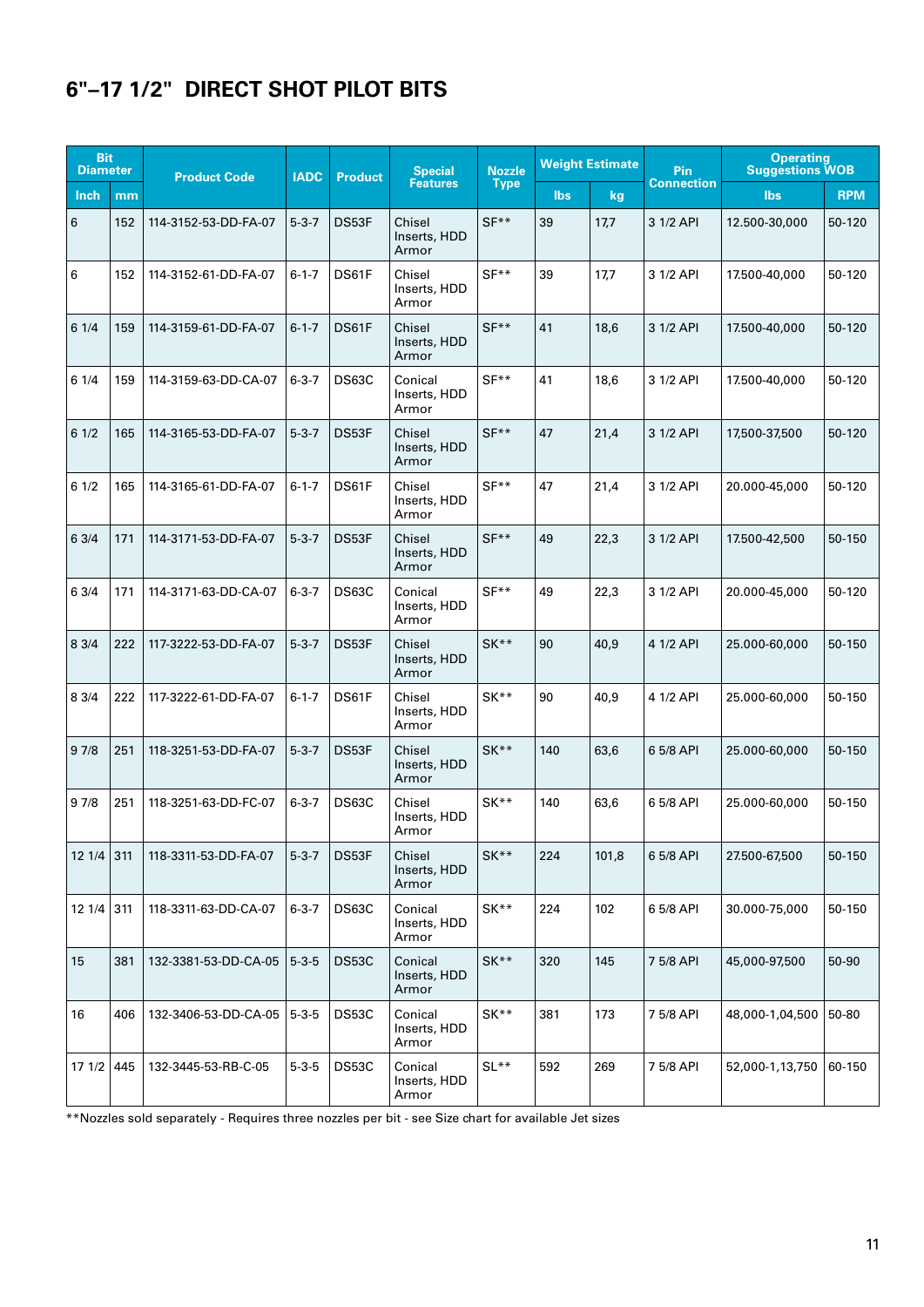### *RANDOM BIT THIRD CUTTERS*



TCI random bit thirds have cutting structures designed to outperform any cutter in the industry, their strategically placed inserts create optimum cutting size that can be easily cleaned and transported for faster drilling. Random cutting structures reduce the vibration on the machine and increase the rate of penetration removing more formation per revolution than any other cutter in the industry.

| <b>Feature</b>                        | <b>Benefit</b>                                                                                               |
|---------------------------------------|--------------------------------------------------------------------------------------------------------------|
| Random cutting structure              | Higher rates of penetration with lighter loads and smaller chip size generation<br>easier to clean the hole. |
| Proprietary carbide grade and shapes  | Prolonged cutting structure and bit integrity.                                                               |
| Industry proven seal packages         | Higher quality resulting in better performance.                                                              |
| Pressure compensated                  | Allows to drill deeper without damaging grease seals.                                                        |
| Proprietary high load carrying grease | Prolonged bearing life.                                                                                      |
| Full armor protection                 | Optimum bit body protection for harsh horizontal drilling conditions.                                        |
| Jet nozzle designs                    | Capacity of handling application with high fluid flows.                                                      |

#### **6 3/4"–17 1/2" RANDOM BIT THIRDS**

| <b>Cutter Size</b> |     | <b>Product Code</b> | <b>IADC</b> |        |                                                         |             |     |             |      | <b>Product</b> | <b>Special Features</b> | <b>Max. Cutting</b><br><b>Radius</b> |            | <b>Nozzle</b> | <b>Weight</b><br><b>Estimate</b> |  | <b>Maximum Operating</b><br><b>Parameters WOB</b> |  |  |
|--------------------|-----|---------------------|-------------|--------|---------------------------------------------------------|-------------|-----|-------------|------|----------------|-------------------------|--------------------------------------|------------|---------------|----------------------------------|--|---------------------------------------------------|--|--|
| Inch               | mm  |                     |             |        |                                                         | <b>Inch</b> | mm  | <b>Type</b> | lbs. | kg             | <b>lbs</b>              |                                      | <b>RPM</b> |               |                                  |  |                                                   |  |  |
| 6 3/4              | 171 | CHN-00SB-FJS54      | $5 - 4 - 7$ | BIR54C | Conical Inserts,<br>Random Pattern,<br><b>HDD</b> Armor | 2.78        | 71  | $SF**$      | 13   | 5,9            | 8,000                   | 3.6                                  | 180        |               |                                  |  |                                                   |  |  |
| و ا                | 229 | CHN-00SC-FJS54      | $5 - 4 - 7$ | BIR54C | Conical Inserts,<br>Random Pattern,<br><b>HDD</b> Armor | 3.16        | 80  | $SF**$      | 42   | 20             | 10,000                  | 4.5                                  | 180        |               |                                  |  |                                                   |  |  |
| 121/4              | 311 | CHN-00SD-FJS62      | $6 - 2 - 7$ | BIR62C | Conical Inserts,<br>Random Pattern,<br><b>HDD</b> Armor | 4.86        | 123 | $SK**$      | 68   | 31             | 15,000                  | 6.8                                  | 160        |               |                                  |  |                                                   |  |  |
| 171/2              | 445 | CHN-00SH-RJS62      | $6 - 2 - 5$ | BIR62C | Conical Inserts,<br>Random Pattern,<br><b>HDD Armor</b> | 8.25        | 210 | $SK**$      | 192  | 87             | 25,000                  | 11.3                                 | 250        |               |                                  |  |                                                   |  |  |

\*\*Nozzles sold separately - Require 1 nozzle per bit third - see Size chart for available Jet sizes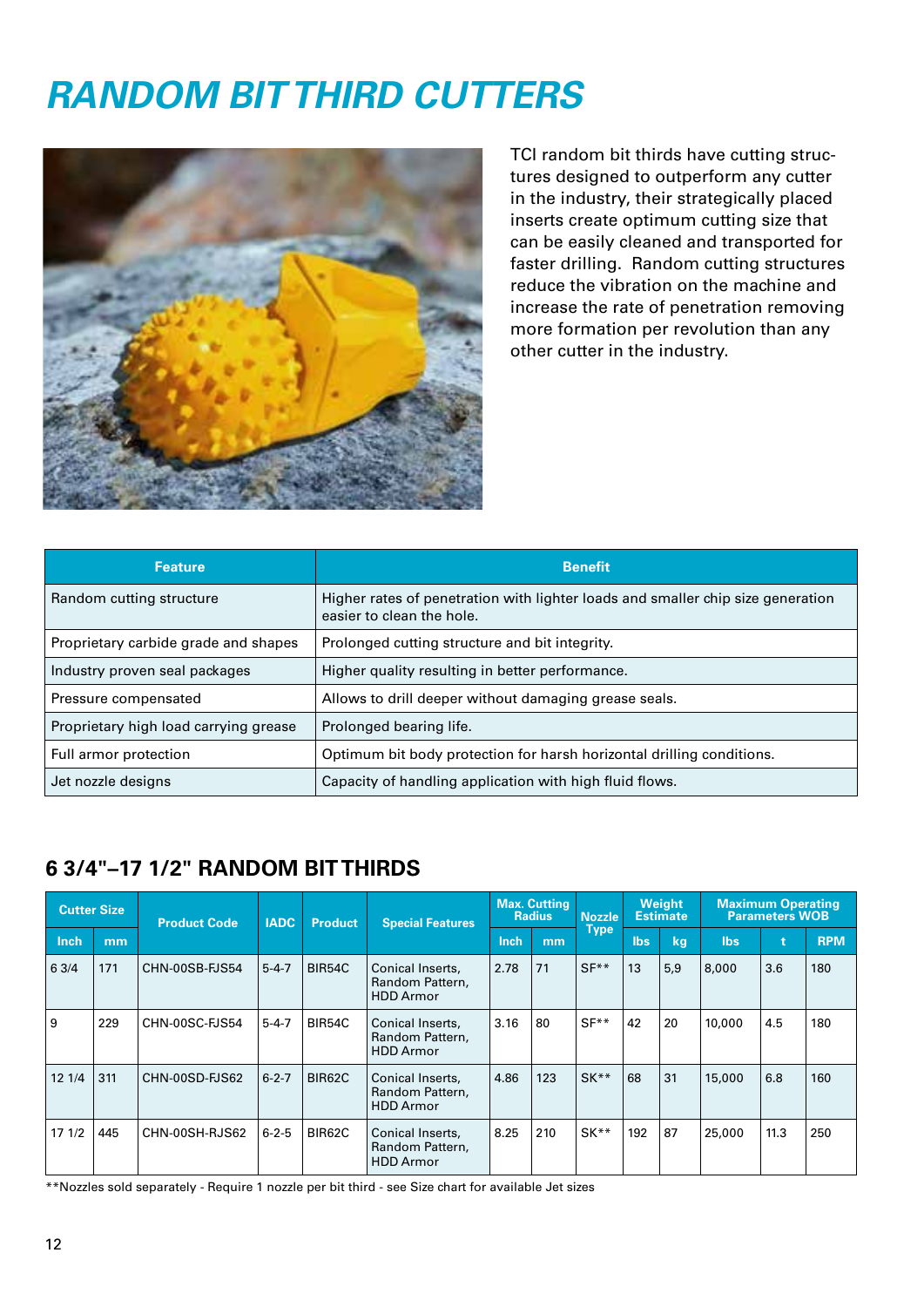### *HDD BIT KITS*



Bit kits are pilot bits that are used for building cutting tools, like hole openers, core barrels among others. The Atlas Copco bit kits are specially manufactured to have high quality bearing and cutting structures, without adding any unnecessary processes that might damage the vital features of the cutters.

| <b>Feature</b>                           | <b>Benefit</b>                                          |
|------------------------------------------|---------------------------------------------------------|
| Full armor protection                    | Wear protection for the sealing components.             |
| Large selection of cutting<br>structures | Optimum matching for every ground condition.            |
| Compensation system                      | Allows to drill deeper without damaging grease seals.   |
| Frictional bearing                       | Higher load bearing capacity.                           |
| Greased bearing                          | Higher rotation speed bearing capacity.                 |
| Competitive pricing                      | High productivity at low cost.                          |
| Fluid nozzles                            | Capacity of handling application with high fluid flows. |

#### **6 1/2"–12 1/4" BIT KITS**

| <b>Cutter Size</b> |     | <b>Product Code</b>  | <b>IADC</b> | <b>Special Features</b><br><b>Product</b> |                                      | <b>Nozzle Type</b> |            | Weight<br><b>Estimate</b> | <b>Maximum Operating</b><br>Parameters WOB/Cutter |     |            |
|--------------------|-----|----------------------|-------------|-------------------------------------------|--------------------------------------|--------------------|------------|---------------------------|---------------------------------------------------|-----|------------|
| <b>Inch</b>        | mm  |                      |             |                                           |                                      |                    | <b>lbs</b> | kg                        | <b>lbs</b>                                        |     | <b>RPM</b> |
| 61/2               | 165 | 1NT-3165-53-BK-FA-07 | $5 - 3 - 7$ | F53J                                      | Chisel Inserts,<br><b>HDD Armor</b>  | Threaded           | 39         | 17,5                      | 13,000                                            | 5.9 | 90         |
| 77/8               | 200 | 1NT-3200-53-BK-C-07  | $5 - 3 - 7$ | F53J                                      | Conical Inserts,<br><b>HDD Armor</b> | Threaded           | 62         | 28                        | 15,750                                            | 7.1 | 90         |
| 81/2               | 216 | 1NT-3216-51-BK-FA-07 | $5 - 1 - 7$ | F51J                                      | Chisel Inserts,<br><b>HDD Armor</b>  | Threaded           | 86         | 39                        | 15,583                                            | 7.1 | 90         |
| 97/8               | 251 | 1NT-3251-53-BK-F-07  | $5 - 1 - 7$ | F51J                                      | Chisel Inserts,                      | Threaded           | 126        | 57                        | 19,750                                            | 9   | 90         |
| 12 1/4             | 311 | 1NT-3311-53-BK-C-07  | $5 - 3 - 7$ | F53J                                      | <b>Conical Inserts</b>               | Threaded           | 209        | 95                        | 26,500                                            | 12  | 90         |

\*\*Nozzles sold separately - Requires 3 nozzles per bit - see Size chart for available Jet sizes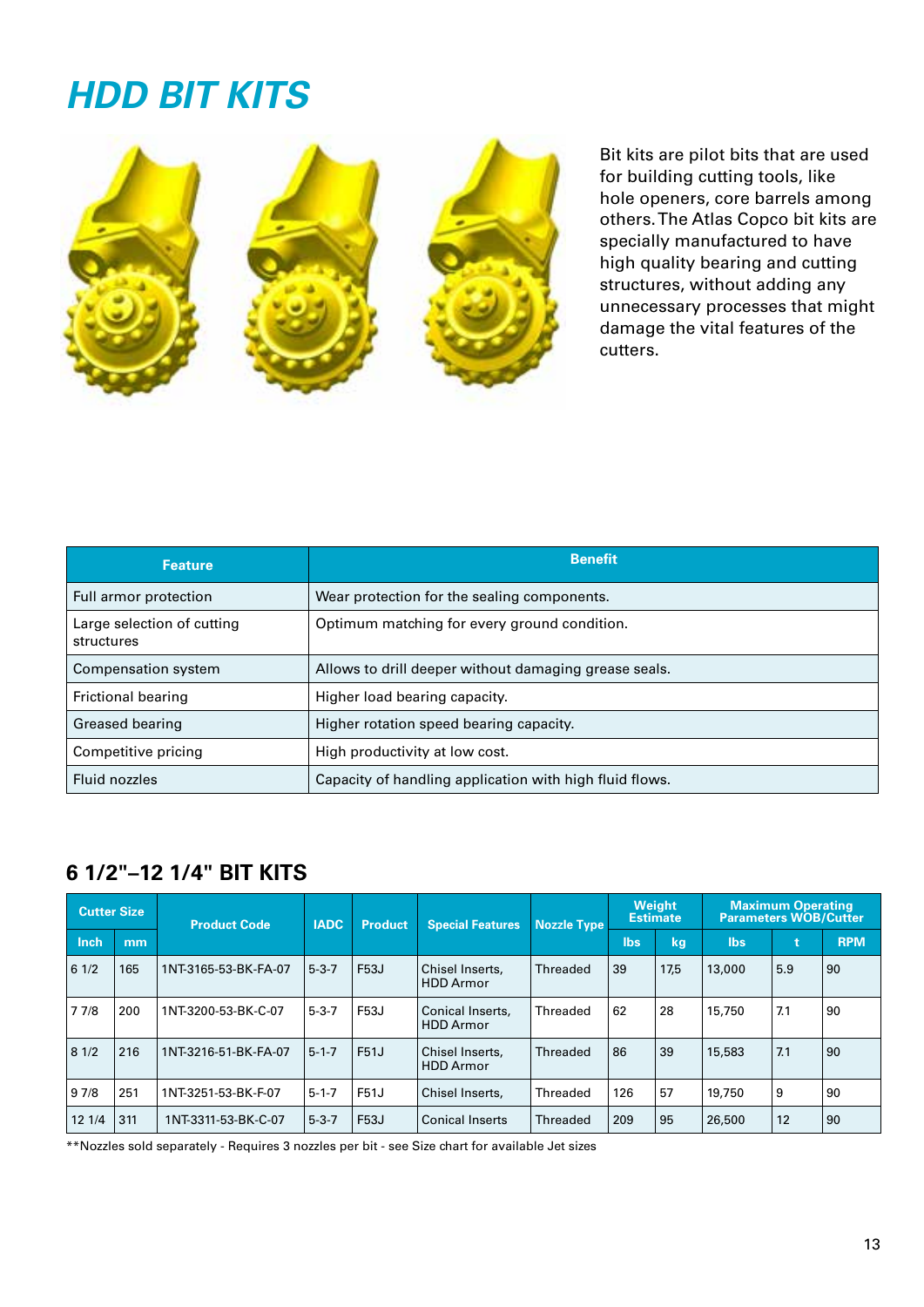# *HOLE OPENERS*



The Atlas Copco Secoroc Hole Openers are the first bit third type reamers designed specifically for the HDD industry. These hole openers utilize random cutting structure bit thirds, precisely positioned to assure equal load distribution and maximizing cutter count for hard rock applications.

| <b>Feature</b>                        | <b>Benefit</b>                                                                                               |
|---------------------------------------|--------------------------------------------------------------------------------------------------------------|
| Random cutting structure              | Higher rates of penetration with lighter loads and smaller chip size generation<br>easier to clean the hole. |
| Proprietary carbide grade and shapes  | Prolonged cutting structure and bit integrity.                                                               |
| Industry proven seal packages         | Higher quality resulting in better performance.                                                              |
| Pressure compensated                  | Allows to drill deeper without damaging grease seals.                                                        |
| Proprietary high load carrying grease | Prolonged bearing life.                                                                                      |
| Full armor protection                 | Optimum bit body protection for harsh horizontal drilling conditions.                                        |
| Jet nozzle designs                    | Capacity of handling application with high fluid flows.                                                      |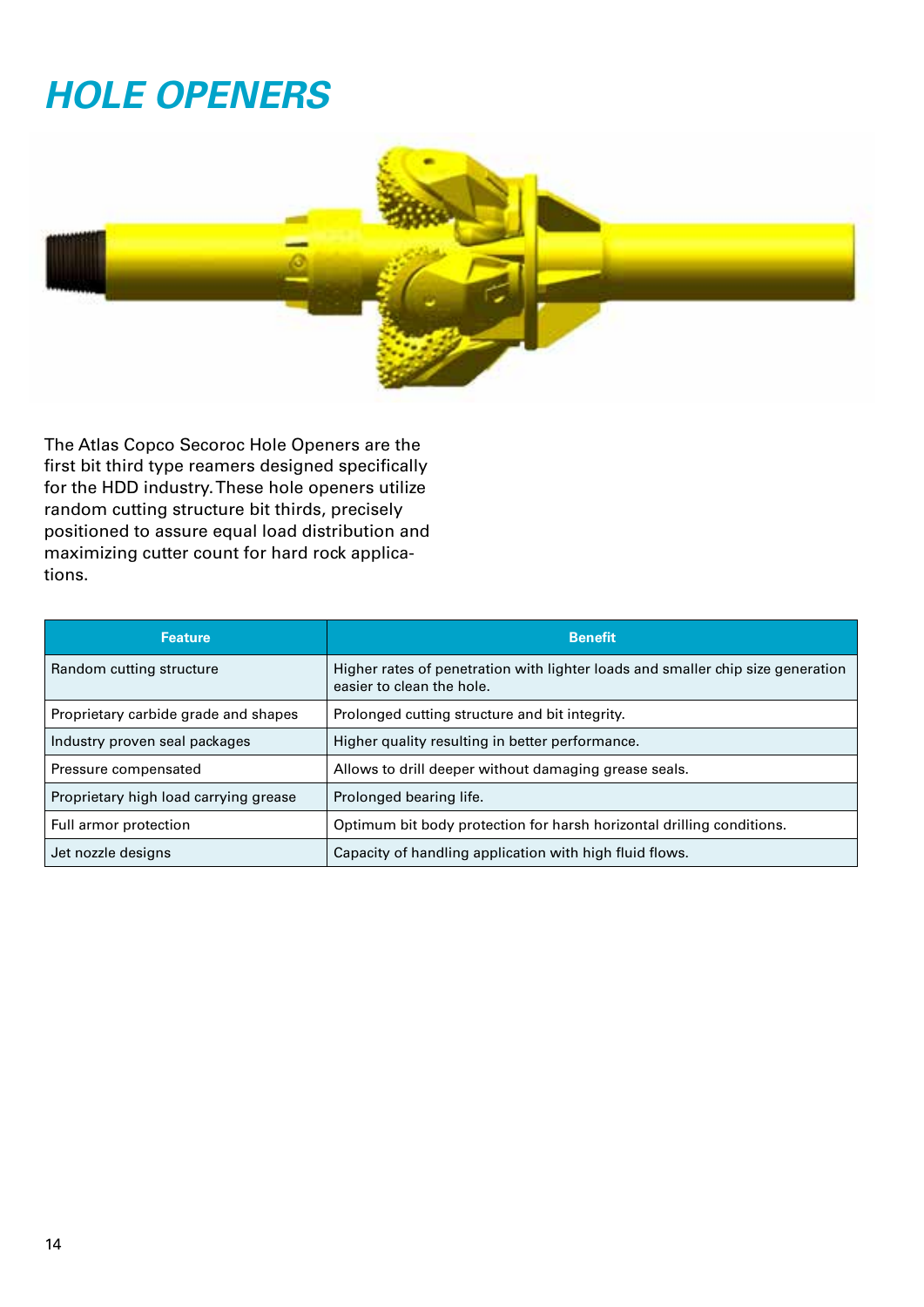#### **10"–20" HOLE OPENERS**

| <b>Reamer</b><br><b>Diameter</b> |     | <b>Pilot Bore</b> |     |                          |                |                | <b>Bit Thirds</b> |             |                                | <b>Stabilization</b>             |                | <b>Connection</b> | Weight          |              |       |     |
|----------------------------------|-----|-------------------|-----|--------------------------|----------------|----------------|-------------------|-------------|--------------------------------|----------------------------------|----------------|-------------------|-----------------|--------------|-------|-----|
|                                  |     |                   |     | <b>Product Code</b>      | <b>Product</b> |                |                   |             | <b>Type</b>                    | <b>Carbide</b><br><b>Nozzles</b> |                |                   | <b>Estimate</b> |              |       |     |
| Inch                             | mm  | Inch              | mm  |                          |                | <b>Qtv</b>     | <b>Size</b>       | <b>IADC</b> |                                | <b>Size</b>                      | Qtv            | <b>Thread</b>     | Pull            | <b>Trail</b> | lbs   | kg  |
| 10                               | 254 | 43/4              | 121 | HO-0254-0121-04B54-A-13B | DR54C          | $\overline{4}$ | 63/4              | $5 - 4 - 7$ | None                           | <b>NA</b>                        | <b>NA</b>      | 2 7/8" IF         | <b>Box</b>      | Pin          | 297   | 135 |
| 12 1/4                           | 311 | 6                 | 152 | HO-0311-0152-04C54-A-13B | DR54C          | 4              | 9                 | $5 - 4 - 7$ | None                           | <b>NA</b>                        | <b>NA</b>      | 2 7/8" IF         | <b>Box</b>      | Pin          | 329   | 150 |
| 14                               | 356 | 8 1/2             | 216 | HO-0356-0216-05C54-B-13B | DR54C          | 5              | 9                 | $5 - 4 - 7$ | Hard<br>Faced<br><b>Blades</b> | <b>SF10</b>                      | $\overline{2}$ | 2 7/8" IF         | <b>Box</b>      | Pin          | 610   | 277 |
| 16                               | 406 | 10                | 254 | HO-0406-0254-06C54-H-13B | DR54C          | 6              | 9                 | $5 - 4 - 7$ | TCI<br>Ring                    | SK12   2                         |                | 2 7/8" IF         | <b>Box</b>      | Pin          | 876   | 398 |
| 20                               | 508 | 97/8              | 251 | HO-0508-0251-05D62-B-41B | DR62C          | 5              | $121/4$ 6-2-7     |             | Hard<br>Faced<br><b>Blades</b> | SK12   2                         |                | 4 1/2" IF         | <b>Box</b>      | Pin          | 1.037 | 471 |

#### **24"–54" HOLE OPENERS**

|      | <b>Reamer</b><br><b>Diameter</b> |      | <b>Pilot Bore</b><br><b>Diameter</b> | <b>Bit Thirds</b><br>Pro-<br><b>Product Code</b><br>duct |              | <b>Stabilization</b><br><b>Type</b> | <b>Connection</b> | <b>Weight</b><br><b>Estimate</b> |                                              |               |            |              |            |      |
|------|----------------------------------|------|--------------------------------------|----------------------------------------------------------|--------------|-------------------------------------|-------------------|----------------------------------|----------------------------------------------|---------------|------------|--------------|------------|------|
| Inch | mm                               | Inch | mm                                   |                                                          |              | <b>Oty</b>                          | <b>Size</b>       | <b>IADC</b>                      |                                              | <b>Thread</b> | Pull       | <b>Trail</b> | <b>lbs</b> | kg   |
| 24   | 610                              | 20   | 508                                  | HO-0614-0508-06D62-K-41B                                 | DR62C        | 6                                   | 12 1/4            | $6 - 2 - 7$                      | Ring,<br>Replaceable<br><b>TCI Wear Pads</b> | 4 1/2" IF     | <b>Box</b> | Pin          | 2,423      | 1101 |
| 28   | 711                              | 20   | 508                                  | HO-0711-0508-04E62-K-88B                                 | DR62C        | 4                                   | 171/2             | $6 - 2 - 5$                      | Ring,<br>Replaceable<br><b>TCI Wear Pads</b> | 6 5/8" FH     | Box        | Pin          | 2,527      | 1149 |
| 32   | 813                              | 20   | 508                                  | HO-0813-0508-06E62-K-88B                                 | <b>DR62C</b> | 6                                   | 171/2             | $6 - 2 - 5$                      | Ring,<br>Replaceable<br><b>TCI Wear Pads</b> | 6 5/8" FH     | Box        | Pin          | 3,700      | 1682 |
| 32   | 813                              | 22   | 559                                  | HO-0813-0559-06E62-K-88B                                 | DR62C        | 6                                   | 171/2             | $6 - 2 - 5$                      | Ring,<br>Replaceable<br><b>TCI Wear Pads</b> | 6 5/8" FH     | Box        | Pin          | 2,963      | 1343 |
| 34   | 864                              | 28   | 711                                  | HO-0864-0711-06E62-K-88B                                 | <b>DR62C</b> | 6                                   | 171/2             | $6 - 2 - 5$                      | Ring,<br>Replaceable<br><b>TCI Wear Pads</b> | 6 5/8" FH     | Box        | Pin          | 3,859      | 1750 |
| 40   | 1016                             | 32   | 813                                  | HO-1016-0813-07E63-K-88B                                 | <b>DR62C</b> | $\overline{7}$                      | 171/2             | $6 - 2 - 5$                      | Ring,<br>Replaceable<br><b>TCI Wear Pads</b> | 6 5/8" FH     | Box        | Pin          | 4,346      | 1971 |
| 44   | 1118                             | 32   | 813                                  | HO-1118-0813-08E62-K-88B                                 | DR62C        | 8                                   | 171/2             | $6 - 2 - 5$                      | Ring,<br>Replaceable<br><b>TCI Wear Pads</b> | 6 5/8" FH     | Box        | Pin          | 4,992      | 2264 |
| 48   | 1219                             | 40   | 1.016                                | HO-1219-1016-09E63-K-88B                                 | DR62C        | 9                                   | 171/2             | $6 - 2 - 5$                      | Ring,<br>Replaceable<br><b>TCI Wear Pads</b> | 6 5/8" FH     | <b>Box</b> | Pin          | 6.989      | 3170 |
| 54   | 1372                             | 44   | 1,118                                | HO-1372-1118-09E62-K-88B                                 | <b>DR62C</b> | 9                                   | 171/2             | $6 - 2 - 5$                      | Ring,<br>Replaceable<br><b>TCI Wear Pads</b> | 6 5/8" FH     | Box        | Pin          | 7,683      | 3485 |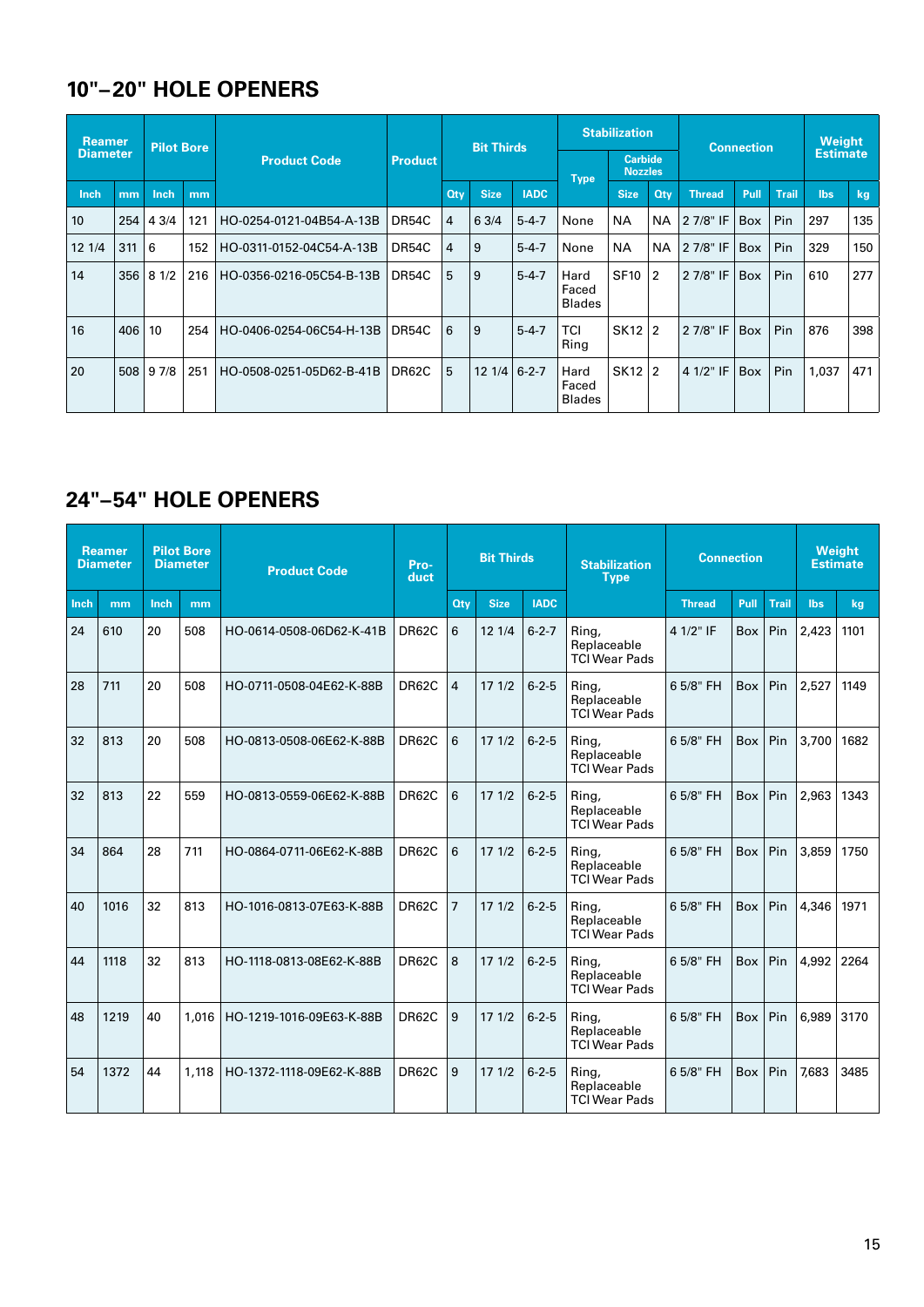### *REPLACEABLE CUTTERS*



| <b>Feature</b>                                              | <b>Benefit</b>                                                                                                    |
|-------------------------------------------------------------|-------------------------------------------------------------------------------------------------------------------|
| Load pin cutter and saddle                                  | Fail safe mechanism to prevent loosing cutters during operation.                                                  |
| Sealed bearing cutters                                      | Proprietary high load carrying grease.                                                                            |
| Pressure compensated                                        | Allows to drill deeper without damaging grease seals.                                                             |
| Interchangeable cutting structures                          | Flexibility to use both milled tooth cutters and TCI cutters to maximize the<br>tool use with minimal investment. |
| Random TCI cutting structures                               | Higher rates of penetration with lighter loads and smaller chip size<br>generation easier to clean the hole.      |
| Hard metal protection on milled tooth<br>cutting structures | Longer lasting cutting structure for more meters performed.                                                       |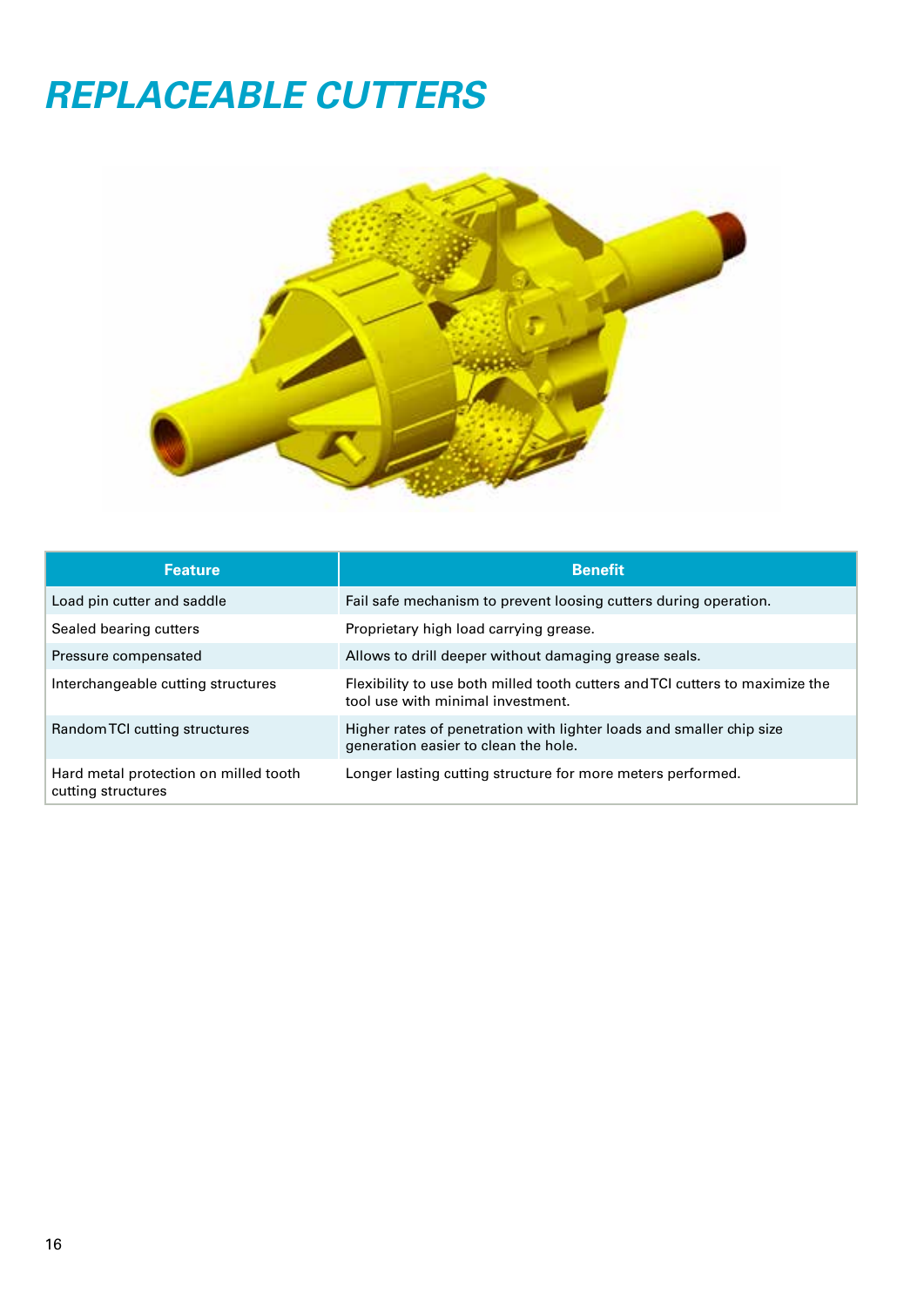#### **SERIES 12 CUTTERS**

| <b>Product</b> |                     | <b>Kerf</b><br><b>Suggested Bore</b><br><b>Diameters</b> |                  |                                                   | <b>Weight</b> |     | <b>Maximum Opera-</b><br>ting Parameters |                 |     |            |            |     |     |
|----------------|---------------------|----------------------------------------------------------|------------------|---------------------------------------------------|---------------|-----|------------------------------------------|-----------------|-----|------------|------------|-----|-----|
| <b>Number</b>  | <b>Product Code</b> | <b>IADC</b>                                              | <b>Product</b>   | <b>Special</b><br><b>Features</b>                 | Length        |     |                                          | <b>Estimate</b> |     | <b>WOB</b> | <b>RPM</b> |     |     |
|                |                     |                                                          |                  |                                                   | Inch          | mm  | Inch<br>mm                               |                 | lbs | kq         | <b>lbs</b> | t   |     |
| 91000636       | CET-2-RJS12         | $1 - 2 - 4$                                              | <b>S8 M1-X</b>   | Milled Tooth High<br>Durability Hardfacing        | 4.04          | 103 | 24-47                                    | 610-1194        | 42  | 19         | 6,000      | 2.7 | 250 |
| 91000637       | CET-3-RJS12         | $1 - 2 - 4$                                              | <b>S8 M2-X</b>   | Milled Tooth High<br><b>Durability Hardfacing</b> | 4.04          | 103 | 24-47                                    | 610-1194        | 40  | 18         | 6,000      | 2.7 | 250 |
| 91000638       | CEN-00-RJS63        | $6 - 3 - 5$                                              | S8 HH1X          | Random Cutting<br>Structure                       | 4.25          | 108 | 24-47                                    | 610-1194        | 53  | 24         | 10,000     | 4.5 | 250 |
| 91000634       | CLT-3N-RLS13        | $1 - 2 - 4$                                              | S12 M1-X         | Milled Tooth High<br>Durability Hardfacing        | 6.24          | 158 | 47-120                                   | 1194 - 3048     | 150 | 68         | 20,000     | 9.1 | 200 |
| 91000635       | CLT-3G-RLS13        | $1 - 2 - 4$                                              | S12 M2-X         | Milled Tooth High<br><b>Durability Hardfacing</b> | 6.24          | 158 | 47-120                                   | 1194 - 3048     | 150 | 68         | 20,000     | 9.1 | 200 |
| 91000632       | <b>CLN-00-RMS61</b> | $6 - 2 - 5$                                              | S12 RDM          | Random Cutting<br>Structure                       | 7.28          | 185 | 47-120                                   | 1194 - 3048     | 161 | 73         | 20,000     | 9.1 | 200 |
| 91002085       | CLH-4-RMS           | $---$                                                    | S12 KC-4G        | 4 Kerf Rows                                       | 7.3           | 185 | 47-120                                   | 1194 - 3048     | 141 | 64         | 20,000     | 9.1 | 200 |
| 91002086       | CLH-4-RMS           | $---$                                                    | <b>S12 KC-4N</b> | 4 Kerf Rows                                       | 7.3           | 185 | 47-120                                   | 1194 - 3048     | 134 | 61         | 20,000     | 9.1 | 200 |
| 91002087       | CLH-3-RMS           | $---$                                                    | S12 KC-3         | 3 Kerf Rows                                       | 7.3           | 185 | 47-120                                   | 1194 - 3048     | 130 | 59         | 20,000     | 9.1 | 200 |

#### **ACCESSORIES**

| <b>Product</b> | <b>Product Code</b> | <b>Description</b>               | <b>Angle</b> |     | <b>Weight</b><br><b>Estimate</b> |  |  |
|----------------|---------------------|----------------------------------|--------------|-----|----------------------------------|--|--|
| <b>Number</b>  |                     |                                  |              | lbs | kg                               |  |  |
| 91000730       | ACS-8708122         | Series 8 Gage                    | 35           | 46  | 21                               |  |  |
| 91000731       | ACS-8708123         | Series 8 Inner                   | 12.5         | 40  | 18                               |  |  |
| 91000732       | ACS-8708124         | Series 12 Gage                   | 35           | 150 | 68                               |  |  |
| 91000733       | ACS-8708125         | Series 12 Inner                  | 10           | 150 | 68                               |  |  |
| 91000614       | ACS-5001518         | Series 8<br>Fastener Kit         | N/A          | 5   | 2,15                             |  |  |
| 91000616       | ACS-5001531         | Series 12<br><b>Fastener Kit</b> | N/A          | 16  | 7,26                             |  |  |

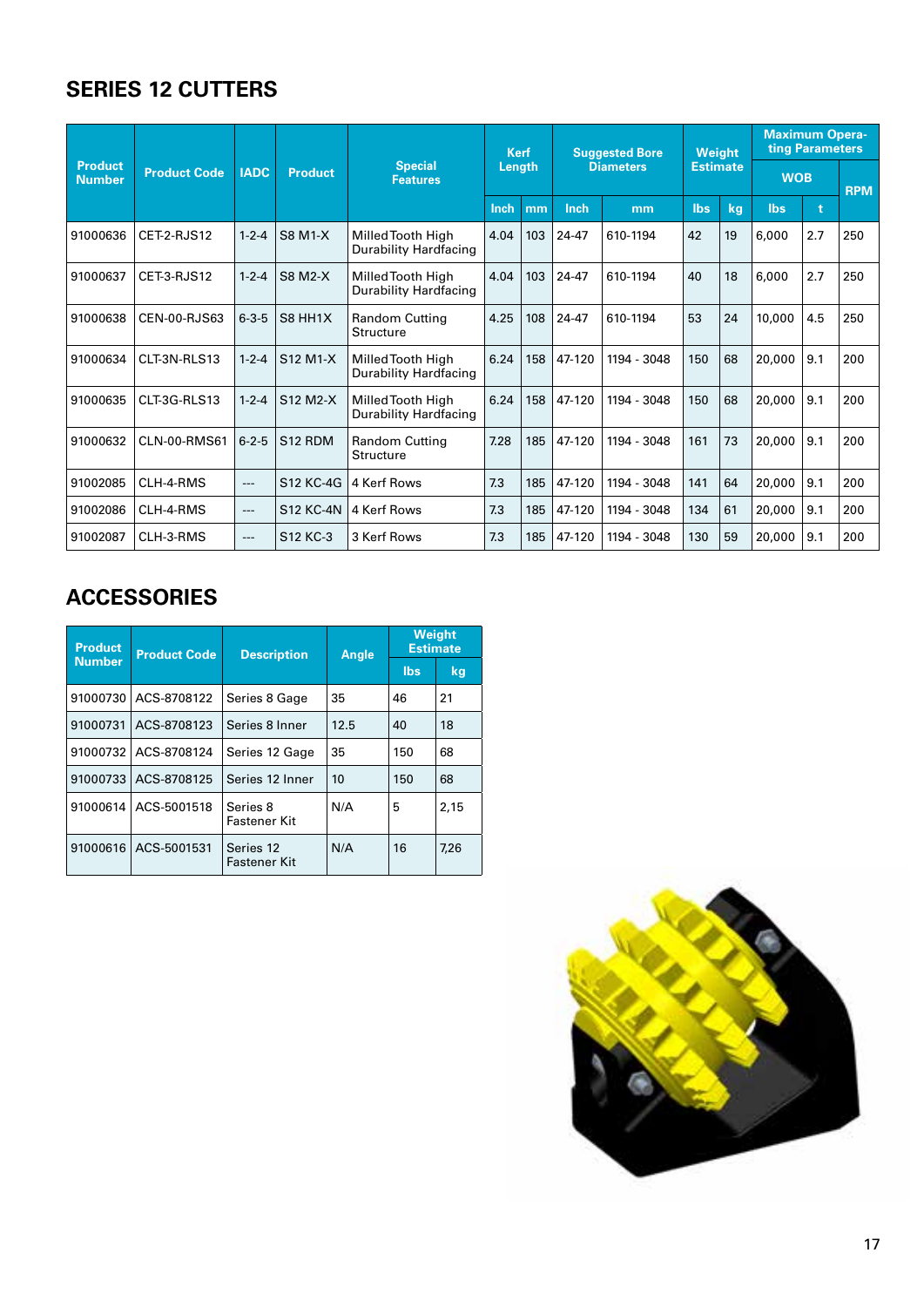# *NOZZLE SELECTION GUIDE*

Select Nozzle bore size based on the available fluid volume and pressure limitations.

For Fluid rates less than 50 GPM (189 LPM) – select Steel nozzles.

For Fluid rates more than 50 GPM (189 LPM) – select Carbide nozzles.

#### **JET NOZZLES**

| <b>Size</b>   | <b>Material</b> | <b>Product No.</b> | <b>Bore</b> |             |       |  |  |  |  |  |
|---------------|-----------------|--------------------|-------------|-------------|-------|--|--|--|--|--|
|               |                 |                    | <b>Size</b> | <b>Inch</b> | mm    |  |  |  |  |  |
| <b>SB-06S</b> | Steel           | 91000106           | 6/32        | 0.188       | 4,76  |  |  |  |  |  |
| <b>SB-08S</b> | Steel           | 45100748           | 8/32        | 0.250       | 6,35  |  |  |  |  |  |
| <b>SB-10S</b> | Steel           | 45100749           | 10/32       | 0.313       | 7,94  |  |  |  |  |  |
| SF-06S        | Steel           | 91000102           | 6/32        | 0.188       | 4,76  |  |  |  |  |  |
| <b>SF-08S</b> | Steel           | 45100750           | 8/32        | 0.250       | 6,35  |  |  |  |  |  |
| <b>SF-10S</b> | Steel           | 91001238           | 10/32       | 0.313       | 7,94  |  |  |  |  |  |
| <b>SF-10C</b> | Carbide         | 91000779           | 10/32       | 0.313       | 7,938 |  |  |  |  |  |
| <b>SF-12S</b> | Steel           | 91001239           | 12/32       | 0.375       | 9,53  |  |  |  |  |  |
| <b>SF-12C</b> | Carbide         | 91000883           | 12/32       | 0.375       | 9,53  |  |  |  |  |  |
| <b>SK-10C</b> | Carbide         | 91000889           | 10/32       | 0.313       | 7,94  |  |  |  |  |  |
| <b>SK-12C</b> | Carbide         | 91000890           | 12/32       | 0.375       | 9,53  |  |  |  |  |  |
| <b>SK-14C</b> | Carbide         | 91000891           | 14/32       | 0.438       | 11,13 |  |  |  |  |  |
| <b>SK-16C</b> | Carbide         | 91000892           | 16/32       | 0.5         | 12,70 |  |  |  |  |  |
| <b>SK-18C</b> | Carbide         | 91000893           | 18/32       | 0.563       | 14,29 |  |  |  |  |  |
| <b>SK-20C</b> | Carbide         | 91000894           | 20/32       | 0.625       | 15,88 |  |  |  |  |  |

#### **ACCESSORIES**

| <b>Type</b> | <b>Snap ring P/N</b> | <b>O-ring P/N</b> |
|-------------|----------------------|-------------------|
| SB          | 91000122             | 91000121          |
| <b>SF</b>   | 91001395             | 91001688          |
| <b>SK</b>   | 91001077             | 91001078          |



#### **THREADED CARBIDE NOZZLES**

| <b>Bit Size Range</b><br>Nozzle OD x L | Part No. | <b>Product</b><br>code | Diam.<br>mm | <b>Tool</b>   |
|----------------------------------------|----------|------------------------|-------------|---------------|
| 4 3/4" - 6 3/4"                        | 93008085 | NF-C204-04             | 4,0         | Nozzle, Fluid |
| ø 20.4 X 14 mm                         | 93008086 | NF-C204-05             | 4.8         | Nozzle, Fluid |
|                                        | 93008087 | NF-C204-06             | 5,6         | Nozzle, Fluid |
|                                        | 93008088 | NF-C204-06             | 6,4         | Nozzle, Fluid |
|                                        | 93008089 | NF-C204-07             | 7,1         | Nozzle, Fluid |
|                                        | 93008090 | NF-C204-08             | 8,0         | Nozzle, Fluid |
|                                        | 93008091 | NF-C204-09             | 8,7         | Nozzle, Fluid |
|                                        | 93008092 | NF-C204-09             | 9,5         | Nozzle, Fluid |
|                                        | 93008093 | NF-C204-10             | 10,3        | Nozzle, Fluid |
|                                        | 93008094 | NF-C204-11             | 11,1        | Nozzle, Fluid |
|                                        | 93008095 | NF-C204-12             | 12,0        | Nozzle, Fluid |
|                                        | 93008096 | NF-C204-13             | 12,7        | Nozzle, Fluid |
|                                        | 93008097 | NF-C204-13             | 13,5        | Nozzle, Fluid |
| Threaded cap                           | 93008009 |                        |             |               |
| 0-ring                                 | 93008012 |                        |             |               |

#### **THREADED HARDENED NOZZLES**

| <b>Bit Size Range</b><br>Nozzle OD x L | Part No. | <b>Product</b><br>code | Diam.<br>mm | <b>Tool</b>   |
|----------------------------------------|----------|------------------------|-------------|---------------|
| 4 3/4" - 6 3/4"                        | 93008057 | NF-F204-00             | ----        | Nozzle, Fluid |
| $\sigma$ 20.4 X 14 mm                  | 93008058 | NF-F204-04             | 4,0         | Nozzle, Fluid |
|                                        | 93008059 | NF-F204-05             | 4,8         | Nozzle, Fluid |
|                                        | 93008060 | NF-F204-06             | 5,6         | Nozzle, Fluid |
|                                        | 93008061 | NF-F204-06             | 6,3         | Nozzle, Fluid |
|                                        | 93008062 | NF-F204-07             | 7,0         | Nozzle, Fluid |
|                                        | 93008063 | NF-F204-08             | 8,0         | Nozzle, Fluid |
|                                        | 93008064 | NF-F204-09             | 8,7         | Nozzle, Fluid |
|                                        | 93008065 | NF-F204-09             | 9,5         | Nozzle, Fluid |
|                                        | 93008066 | NF-F204-10             | 10,3        | Nozzle, Fluid |
|                                        | 93008067 | NF-F204-11             | 11,0        | Nozzle, Fluid |
|                                        | 93008016 | NF-F204-12             | 12,0        | Nozzle, Fluid |
|                                        | 93008069 | NF-F204-13             | 12,7        | Nozzle, Fluid |
|                                        | 93008070 | NF-F204-13             | 13,5        | Nozzle, Fluid |
| Threaded cap                           | 93008009 |                        |             |               |
| O-ring                                 | 93008012 |                        |             |               |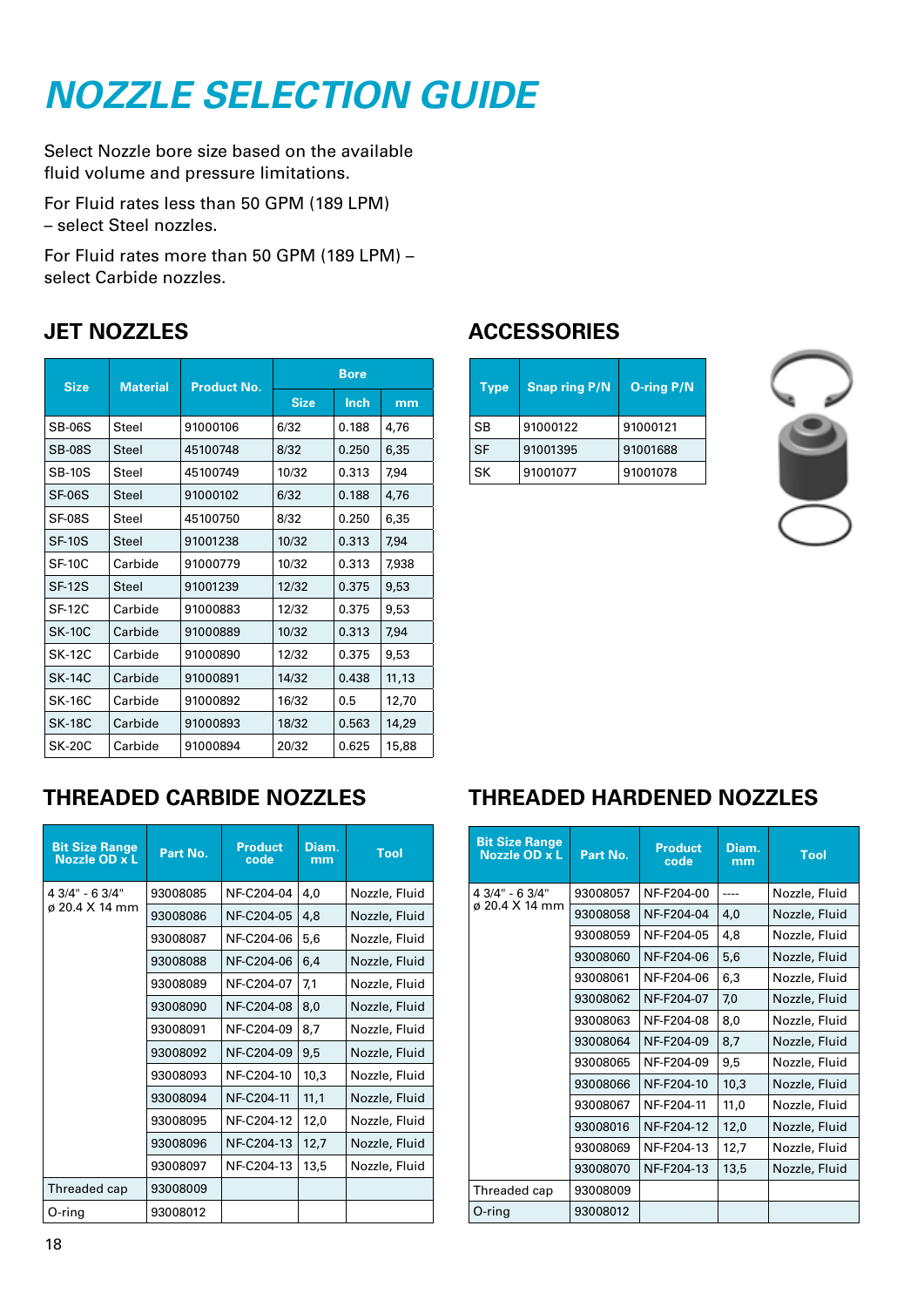# *HDD PILOT BIT VS ROCK HARDNESS CHART*



19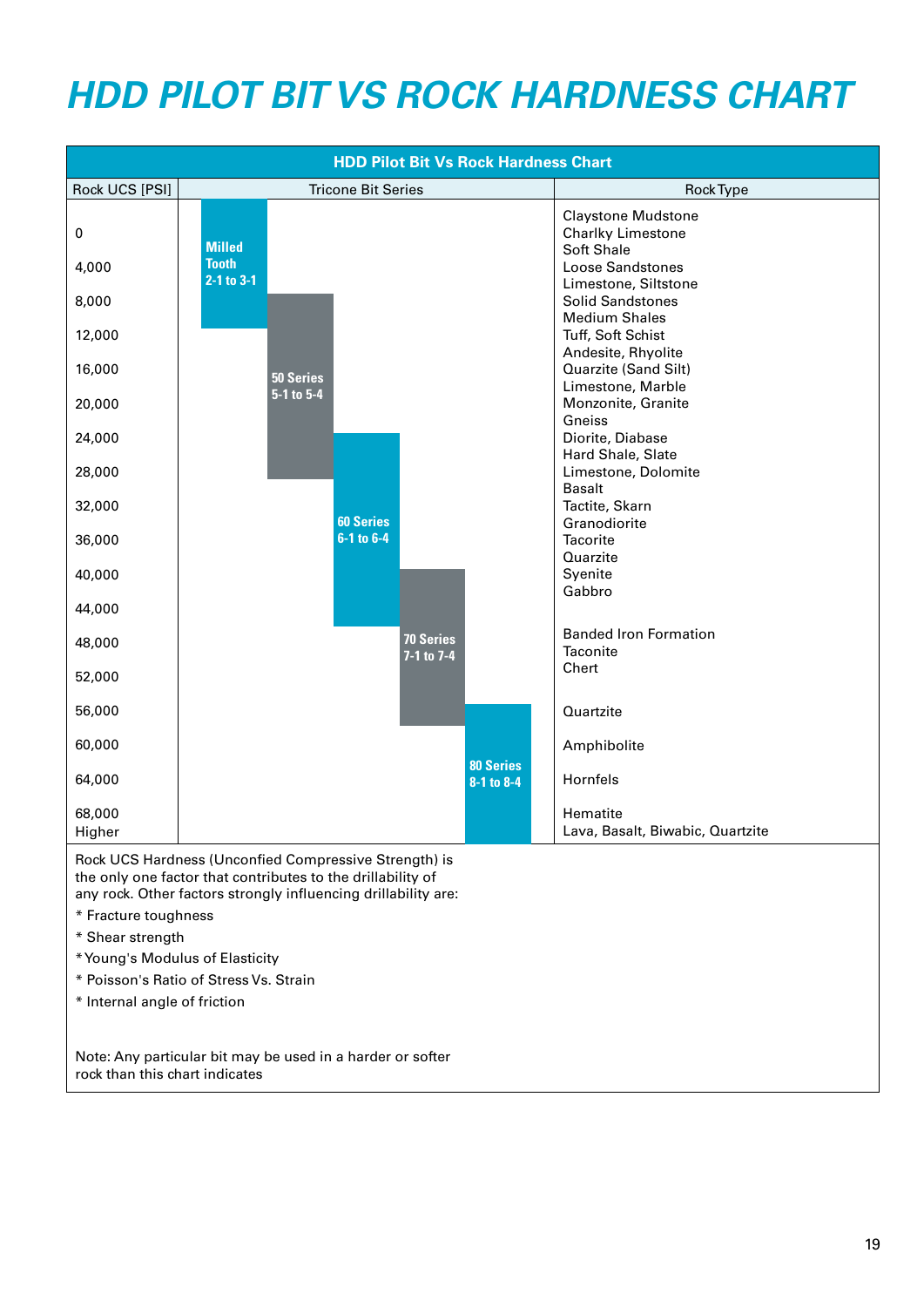## *CODE KEYS*

#### **PILOT BITS – PRODUCT CODE: 118-3251-53-DD-FA-07**

**Example:** 9 7/8-inch drill bit with a 6 5/8-inch regular API, 5-3 cutting structure, HDD pilot bit, chisel inserts with armor protection on the shirt tail, and sealed journal bearing gage Protected.

|                      | 18                                                                                                                                         | ÷. | 3                                  | 251                                                                                                                                                                                                                                                                                                   | 53                                                                                                                                                                                                                                                                                                                                                          | <b>DD</b>                                                                                                                                                                                                                                                                         | $\blacksquare$ | <b>FA</b>                                                                                                                                                                                                                                                                                                                                                                                                                                                                                          | ÷. | 07                                                                                                                                                                                                                                                                                      |
|----------------------|--------------------------------------------------------------------------------------------------------------------------------------------|----|------------------------------------|-------------------------------------------------------------------------------------------------------------------------------------------------------------------------------------------------------------------------------------------------------------------------------------------------------|-------------------------------------------------------------------------------------------------------------------------------------------------------------------------------------------------------------------------------------------------------------------------------------------------------------------------------------------------------------|-----------------------------------------------------------------------------------------------------------------------------------------------------------------------------------------------------------------------------------------------------------------------------------|----------------|----------------------------------------------------------------------------------------------------------------------------------------------------------------------------------------------------------------------------------------------------------------------------------------------------------------------------------------------------------------------------------------------------------------------------------------------------------------------------------------------------|----|-----------------------------------------------------------------------------------------------------------------------------------------------------------------------------------------------------------------------------------------------------------------------------------------|
| <b>AC</b><br>product | Thread                                                                                                                                     |    | Bit type                           | <b>Diameter</b>                                                                                                                                                                                                                                                                                       | <b>IADC</b><br>Code                                                                                                                                                                                                                                                                                                                                         | Product line                                                                                                                                                                                                                                                                      |                | Features                                                                                                                                                                                                                                                                                                                                                                                                                                                                                           |    | Bearing type                                                                                                                                                                                                                                                                            |
| $1 = Drill$<br>bit   | $10 = 2 \frac{3}{8}$ API<br>$12 = 27/8$ API<br>$14 = 31/2$ API<br>$17 = 41/2$ API<br>$18 = 65/8$ API<br>$31 = 51/2$ API<br>$32 = 75/8$ API |    | $0 =$ Milled<br>tooth<br>$3 = TCI$ | $98 = 37/8$<br>$108 = 41/4$<br>$121 = 43/4$<br>$124 = 47/8$<br>$130 = 51/8$<br>$133 = 51/4$<br>$140 = 51/2$<br>$149 = 57/8$<br>$152 = 6$<br>$156 = 61/8$<br>$159 = 61/4$<br>$165 = 61/2$<br>$171 = 63/4$<br>$222 = 83/4$<br>$251 = 97/8$<br>$311 = 121/4$<br>$381 = 15$<br>$406 = 16$<br>$445 = 1712$ | PILOT<br>$11 = 1-1$<br>$12 = 1-2$<br>$13 = 1-3$<br>$14 = 1-4$<br>$21 = 2 - 1$<br>$22 = 2-2$<br>$23 = 2-3$<br>$24 = 2 - 4$<br>$31 = 3-1$<br>$32 = 3-2$<br>$33 = 3-3$<br>$34 = 3-4$<br>$41 = 4-1$<br>$42 = 4-2$<br>$43 = 4-3$<br>$44 = 4-4$<br>$51 = 5-1$<br>$52 = 5-2$<br>$53 = 5-3$<br>$54 = 5-4$<br>$61 = 6 - 1$<br>$62 = 6-2$<br>$63 = 6-3$<br>$64 = 6-4$ | $EN = Engineering$<br>$eH = Epsilon$<br>$eM =$ Epsilon mag<br>$DD = HDD$ products<br>$RB = Raisebore pilot$<br>WO = Tooth work over<br>bits<br>$WW = Water$ well bits<br>$FB =$ Focus blast hole<br>$FW =$ Focus water<br>well<br>$FH = Focus hole$<br>opener<br>$FD = Focus HDD$ |                | $C =$ Conical inserts<br>$N =$ Round top inserts<br>$O = O$ qive inserts<br>$S =$ Superscoop inserts<br>$F =$ Chisel inserts<br>$1 =$ Conventional gage<br>mille tooth<br>$2 =$ Taper gage tooth MT<br>$3 = T$ gage tooth MT<br>$4 = L$ gage tooth MT<br>$5 =$ Web gage MT<br>$A = Armor$<br>$B = Back$ reaming<br>$ST = Shirt$ tail protection<br>on MT<br>$D = DSI$ lug<br>$K =$ Center jet equipped<br>$L =$ Stream line lug e<br>$R =$ Regular circulation<br>$P = Stabilization/wear$<br>pads |    | $01 =$ Standard roller fluid<br>bearing<br>$02 = Air bearing$<br>$03$ = Roller bearing gage<br>protected<br>$04 =$ Sealed roller<br>bearing<br>$05 =$ Sealed roller bea-<br>ring gage protected<br>$06 =$ Sealed friction<br>bearing<br>07 = Sealed journal bea-<br>ring gage protected |

#### **BIT THIRDS AND CUTTERS – PRODUCT CODE: CHN-00SH-RJS62**

**Example:** Cutter, HDD bit third weld on, Conical inserts, Random cuttings structure, 17-1/2", Roller bearing, Journal seal, Single compensation, 62 IADC Code.

| $\mathbf C$     | D                                                                                                                                                                                                                                                                                                                                                                                                                                                                                                                            | <sub>B</sub>                                                                                                                                                                                      | ÷. | 04                              | <b>NN</b>                                                                                                                                                                                                                                                                                                                                                                                                                                                                                                                                                                                                                                                             | ÷. | $\overline{\mathbf{R}}$                                         | J                                                                                                                | ÷. | <sub>S</sub>                                          | 41                                        |
|-----------------|------------------------------------------------------------------------------------------------------------------------------------------------------------------------------------------------------------------------------------------------------------------------------------------------------------------------------------------------------------------------------------------------------------------------------------------------------------------------------------------------------------------------------|---------------------------------------------------------------------------------------------------------------------------------------------------------------------------------------------------|----|---------------------------------|-----------------------------------------------------------------------------------------------------------------------------------------------------------------------------------------------------------------------------------------------------------------------------------------------------------------------------------------------------------------------------------------------------------------------------------------------------------------------------------------------------------------------------------------------------------------------------------------------------------------------------------------------------------------------|----|-----------------------------------------------------------------|------------------------------------------------------------------------------------------------------------------|----|-------------------------------------------------------|-------------------------------------------|
| Product<br>type | Cutter type A-Z                                                                                                                                                                                                                                                                                                                                                                                                                                                                                                              | Tooth type                                                                                                                                                                                        |    | Number of<br>cutting rows       | Special design featu-<br>res AA-ZZ                                                                                                                                                                                                                                                                                                                                                                                                                                                                                                                                                                                                                                    |    | Bearing<br>type                                                 | Seal type                                                                                                        |    | Com-<br>pensa-<br>tion                                | <b>IADC</b>                               |
| $C =$ Cutter    | $A =$ Stabilier roller<br>cutter<br>$B = BH99$ cutter<br>$C = C$ -cutter<br>$D = Down$ reamer<br>$E =$ Series 8 cutter<br>$G =$ Series 12<br>wedgelok cutter<br>$H = HDD$ bit third<br>weld on<br>$J = HDD$ square lug<br>weld on<br>$K = Disc$ cutter<br>$L =$ Series 12 load pin<br>$M = Magnum$ cutter<br>$N = Shaft center$<br>cutter<br><b>B=Ballistic</b><br>C=Round top chisel<br>insert<br>D=Steel disc<br>H= Chisel insert<br>N=Conical insert<br>P=Scoop Insert<br>S=Spherical insert<br>T=SteelTooth<br>Z=NoTeeth | <b>B=Ballistic</b><br>C=Round top<br>chisel insert<br>D=Steel disc<br>H= Chisel<br>insert<br>N=Conical<br>insert<br>P=Scoop<br>insert<br>S=Spherical<br>insert<br>T=Steel tooth<br>$Z = No$ teeth |    | $00 = Random$<br>$99 = No rows$ | $AA = No$ special features<br>$GG =$ Cutter with 1" row<br>spacing on gage used<br>for cutter types with the<br>same amount of carbide<br>rows in a pair<br>$NN =$ Cutter with 1" row<br>spacing on nose.used<br>for cutter types with the<br>same amountof carbide<br>rows in a pair<br>$MM = Medium formation$<br>(for HDD cutters)<br>$HH = Hard$ formation (for<br>HDD cutters)<br>$HF = Hard facina$<br>$KK = Kerf$ rows<br>$GH = Gage$ cutter with<br>harder carbide<br>$NH =$ Nose cutter with<br>harder carbide<br>$SA = 5-1/4"$<br>$SB = 63/4"$<br>$SC = 9"$<br>$SD = 12 1/4"$<br>$SE = 13"$<br>$SF = 15"$<br>$SG = 17 1/2"$<br>$SH = 17 1/2"$<br>$SJ = 24"$ |    | $F = Fric$<br>tion<br>$R =$ Roller<br>$T = Taper$<br>$N = None$ | $J =$ Journal seal<br>$E =$ Journal seal<br>with excluder<br>$L = Lip$<br>$M = Metal face$<br>seal<br>$N = None$ |    | $D = Dual$<br>$N = None$<br>$S =$ Single<br>$P = PRV$ | $00 = No$<br><b>IADC</b><br>recor-<br>ded |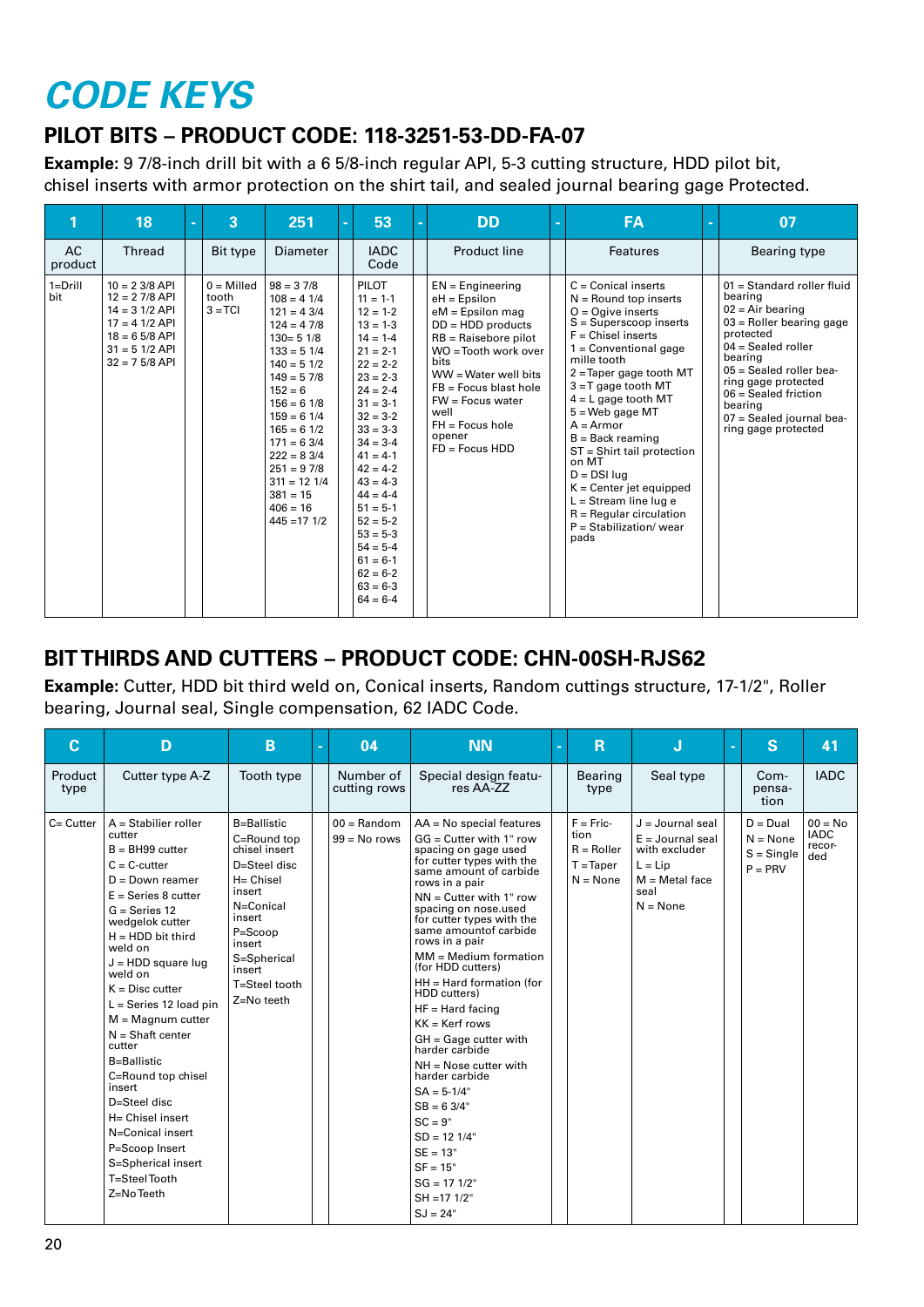#### **HOLE OPENERS – PRODUCT CODE: HO-0711-0311-05E62-K-88D**

**Example:** 28 x 12 ¼-inch hole opener, 5 cutters 17 1/2-inch type, 6-2 cutting structure, TCI wear protection, 6 5/8 FH connection, and pin-box

| HO              | ÷. | 0711          | Гe I | 0311              | 05                   | E                                                                                                               | 62                             | $\sim$ | K                  | $\sim$ | 88                                                                                                                                                                                                                                                                                                                                                              | D                                                                        |
|-----------------|----|---------------|------|-------------------|----------------------|-----------------------------------------------------------------------------------------------------------------|--------------------------------|--------|--------------------|--------|-----------------------------------------------------------------------------------------------------------------------------------------------------------------------------------------------------------------------------------------------------------------------------------------------------------------------------------------------------------------|--------------------------------------------------------------------------|
| AC product      |    | Dia-<br>meter |      | Pilot<br>diameter | Number<br>of cutters | Cutter type                                                                                                     | Cutting<br>structure           |        | Wear<br>protection |        | Connection<br>size                                                                                                                                                                                                                                                                                                                                              | Connection<br>style                                                      |
| HO= Hole opener |    | $ln$ mm       |      | In mm             |                      | $A = 5$ 1/4" third<br>$B = 63/4$ " third<br>$C = 9"$ third<br>$D = 12$ 1/4" third<br>$E = 17 \frac{1}{2}$ third | First 2 digits<br>of IADC code |        | See table<br>below |        | $10 = 2 \frac{3}{8}$ API<br>$11 = 2 \frac{3}{8}$ IF<br>$12 = 27/8$ API<br>$13 = 2 \frac{7}{8}$ IF<br>$14 = 31/2$ API<br>$15 = 31/2$ IF<br>$16 = 31/2$ FH<br>$19 = 4$ IF<br>$21 = 4$ FH<br>$17 = 4$ 1/2 API<br>$20 = 4$ 1/2 FH<br>$41 = 41/2$ IF<br>$31 = 51/2$ API<br>$22 = 51/2$ FH<br>$18 = 65/8$ API<br>$88 = 65/8$ FH<br>$97 = 65/8$ IF<br>$32 = 75/8$ API" | $A = BOX - BOX$<br>$B = BOX - PIN$<br>$C = PIN - PIN$<br>$D = PIN - BOX$ |

| <b>Wear Protection</b> |                     |              |                        |                        |                     |                     |  |  |  |
|------------------------|---------------------|--------------|------------------------|------------------------|---------------------|---------------------|--|--|--|
|                        | <b>Pilot Blades</b> |              | <b>Stabilizer Ring</b> |                        |                     |                     |  |  |  |
| Code                   | Hardfacing          | Rock Reamer  | Hardfacing             | <b>Hardfacing Pads</b> | <b>TCI Integral</b> | <b>TCI Wear Pad</b> |  |  |  |
| A                      |                     |              |                        |                        |                     |                     |  |  |  |
| B                      | $\checkmark$        |              |                        |                        |                     |                     |  |  |  |
| C                      | $\checkmark$        | $\checkmark$ |                        |                        |                     |                     |  |  |  |
| D                      |                     |              | $\checkmark$           |                        |                     |                     |  |  |  |
| E                      |                     |              |                        |                        |                     |                     |  |  |  |
| F                      |                     |              |                        | ✓                      |                     |                     |  |  |  |
| G                      |                     | ✓            |                        |                        |                     |                     |  |  |  |
| H                      |                     |              |                        |                        | ✓                   |                     |  |  |  |
| J                      |                     | $\checkmark$ |                        |                        | ✓                   |                     |  |  |  |
| K                      |                     |              |                        |                        |                     |                     |  |  |  |
|                        |                     |              |                        |                        |                     |                     |  |  |  |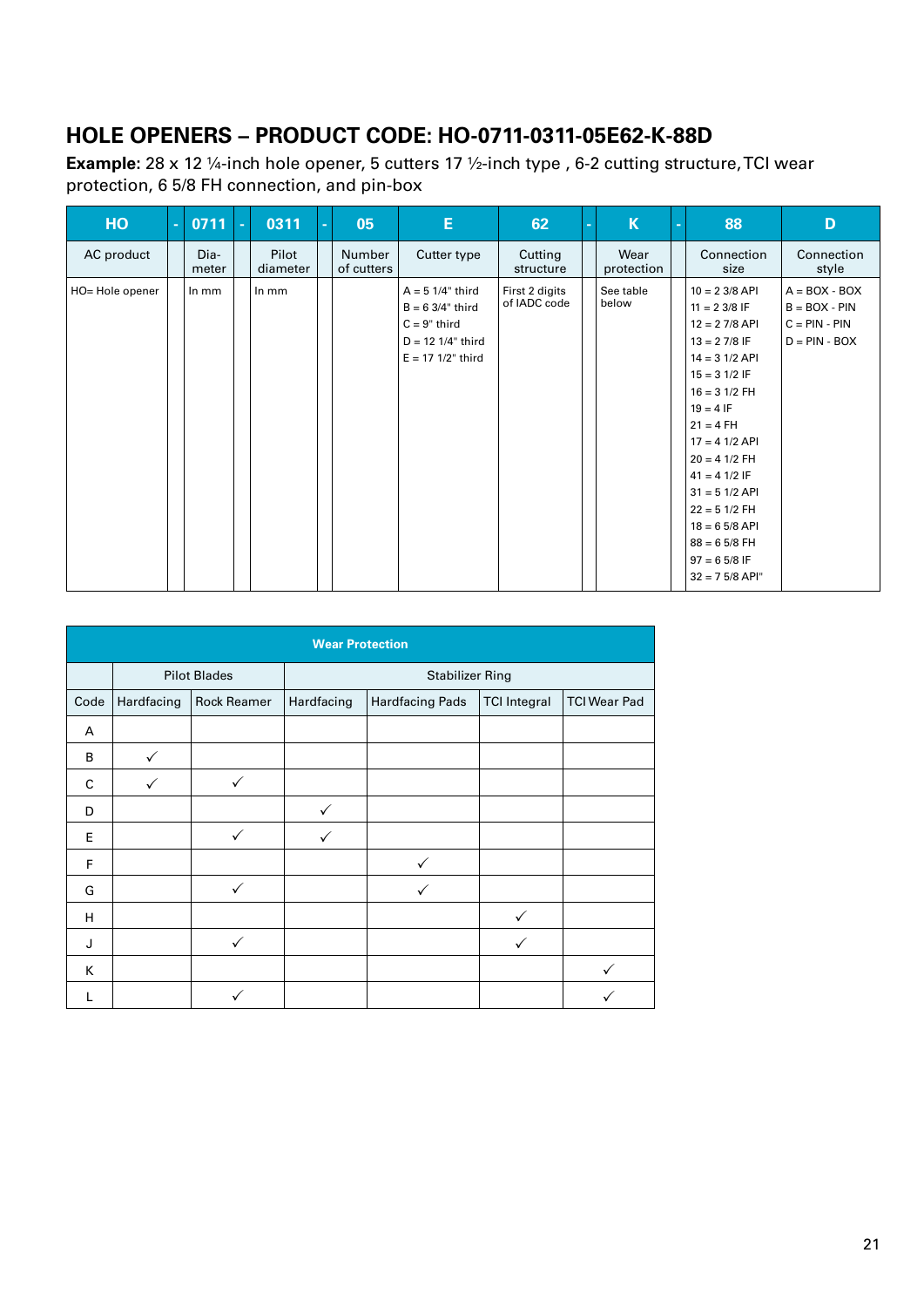### *KLAW BITS AND HOLE OPENERS*



For drilling in soft rock, nothing beats the Altas Copco Secoroc Klaw bit. The Klaw bit is built from a solid piece of high grade steel, and uses tungsten carbide picks as its cutting structure. It is easy to replace these picks in the field in just a few minutes, essentially renewing the bit back to the new drilling condition.

Klaw bits and hole openers are excellent tools for use in HDD, and can be designed in a variety of sizes and configurations to suit your needs.

#### **KLAW BITS**

| <b>Typical bit size</b>                           | <b>API Pin</b>                                       | Pick count |                 |                    |
|---------------------------------------------------|------------------------------------------------------|------------|-----------------|--------------------|
| inch                                              | mm                                                   | connection |                 | <b>Blade count</b> |
| 51/2, 55/8                                        | 139,7, 142,88                                        | 2 7/8" Reg | 6               | 3                  |
| $6, 6$ 1/4, 6 1/2, 6 3/4                          | 152,4, 158,75, 165,1, 171,45                         | 3 1/2" Reg | 7, 8            | 3                  |
| 7 7/8, 8 3/4, 9, 9 7/8, 10 5/8                    | 200, 222, 25, 228, 6, 250, 83, 269, 87               | 4 1/2" Reg | $9 - 14$        | 3,4                |
| 9 7/8, 10 5/8, 11, 11 1/4, 11 3/4, 12 1/4, 13 1/2 | 250,83, 269,87, 279,4, 285,75, 298,45, 311,15, 342,9 | 6 5/8" Reg | $12 - 20$       | 3,4                |
| 17 1/2 - 36                                       | 444,5-914,4                                          | 7 5/8" Reg | 38 and<br>above | 7 and above        |

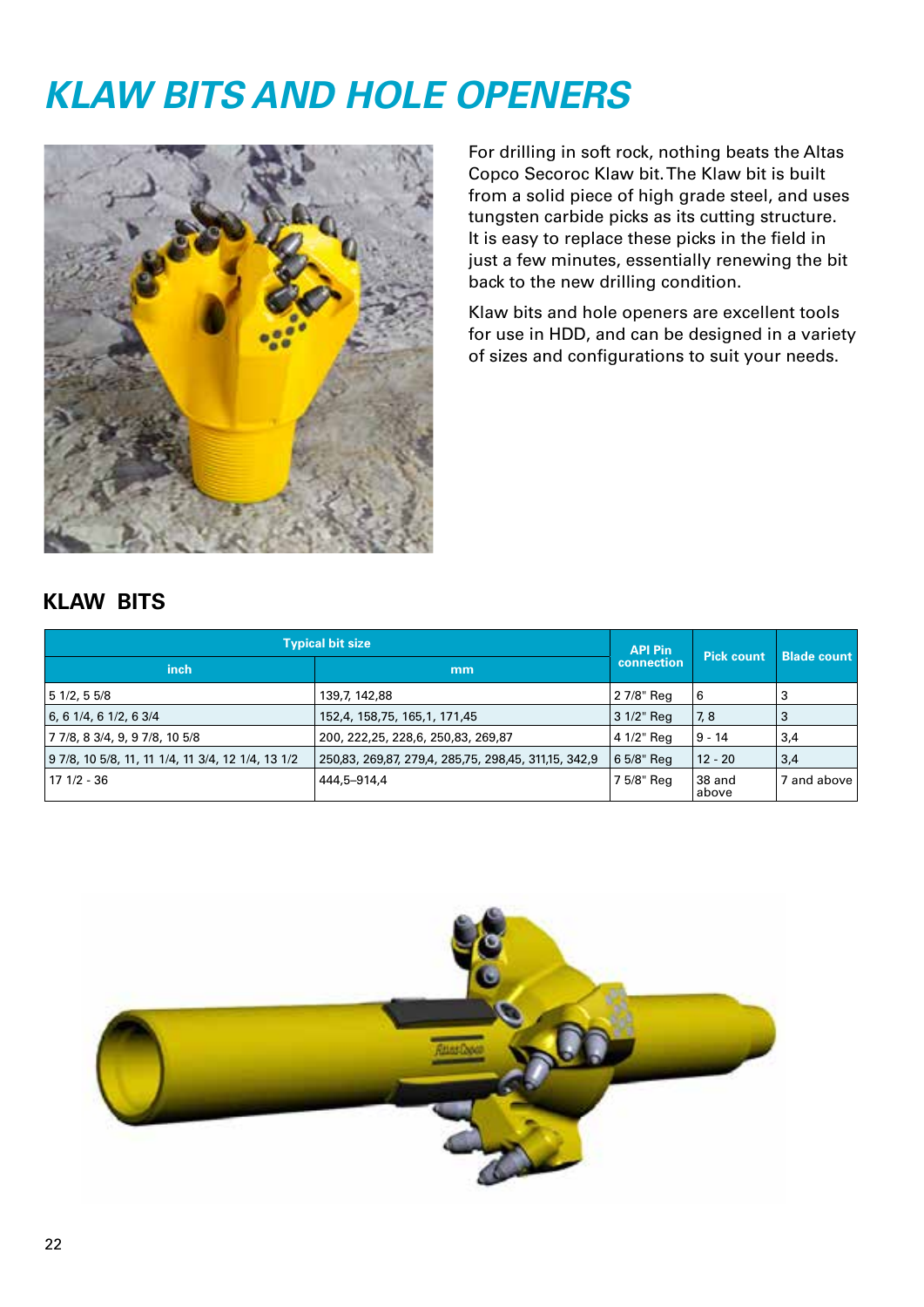### *PDC BITS*



Atlas Copco Secoroc now offers HDD operators the same polycrystalline diamond compact (PDC) bits that deep hole oil and gas drillers have found successful. The Secoroc Dirt Digger Premium line of bits are durable, offer high rates of penetration, and can be easily repaired when required.

The Dirt Digger Premium HDD bits are manufactured from high grade steel and Atlas Copco's proprietary hard-facing formula. Dirt Digger Premium steel body bits have been proven in applications worldwide. Atlas Copco has been working with PDC bits since their early development and is happy to deliver that same drill bit technology to the HDD market.

Atlas Copco Secoroc can design and build fixed cutter PDC bits in sizes and configurations to fit nearly any HDD application, and currently carrying designs and sizes commonly used in the HDD market.

Time is money, and faster drilling saves the time. That is how PDC can make a difference in your next bore.